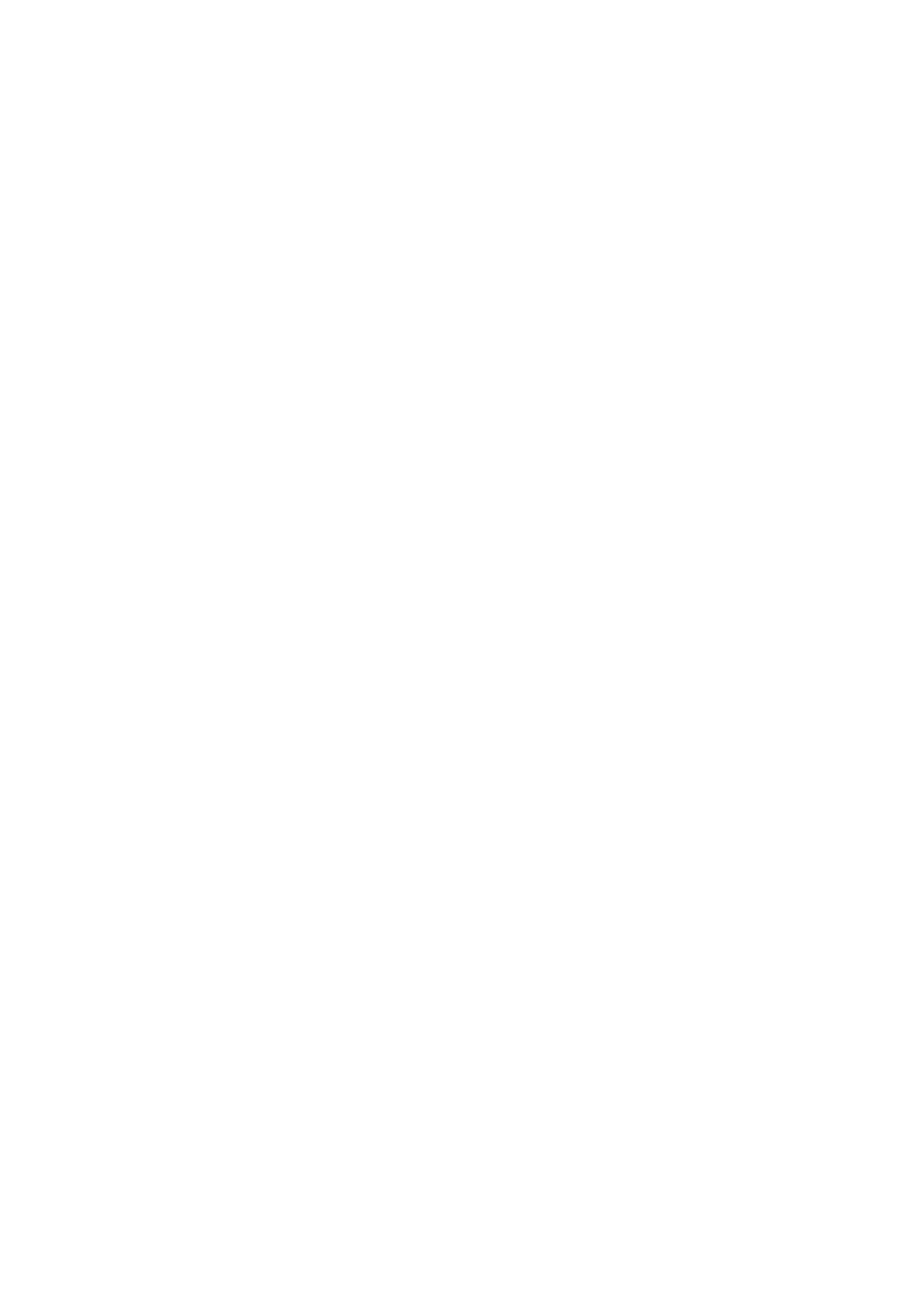*I certify that this public bill, which originated in the Legislative Assembly, has finally passed the Legislative Council and the Legislative Assembly of New South Wales.*

> *Clerk of the Legislative Assembly. Legislative Assembly, Sydney, , 2013*



New South Wales

# **Crimes (Serious Sex Offenders) Amendment Bill 2013**

Act No , 2013

An Act to amend the *Crimes (Serious Sex Offenders) Act 2006* to provide for the supervision and detention of high risk violent offenders; to permit orders to be made against an adult convicted of an offence committed as a child; and to amend other legislation for related purposes.

*I have examined this bill and find it to correspond in all respects with the bill as finally passed by both Houses.*

*Assistant Speaker of the Legislative Assembly.*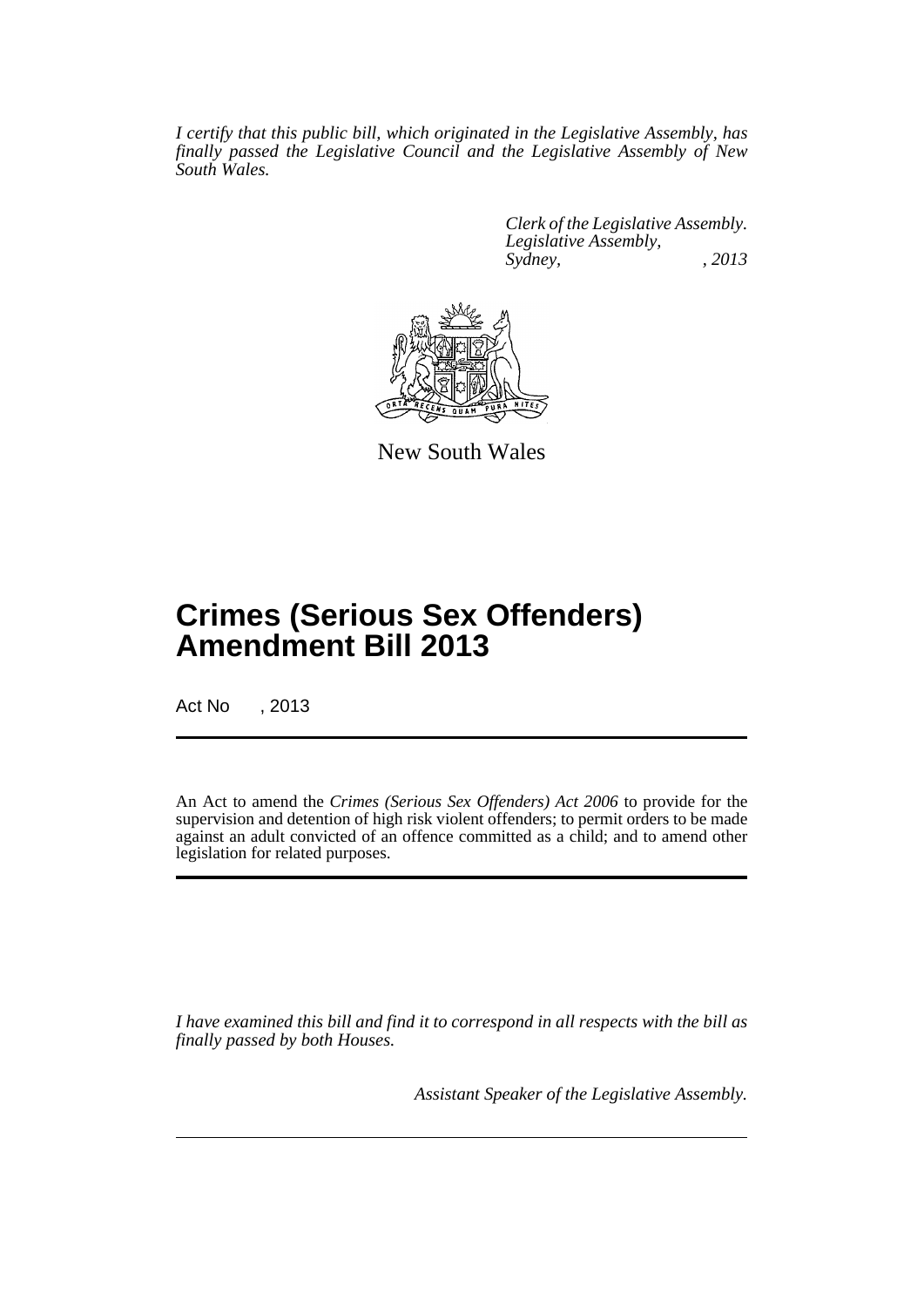# <span id="page-3-0"></span>**The Legislature of New South Wales enacts:**

# **1 Name of Act**

This Act is the *Crimes (Serious Sex Offenders) Amendment Act 2013*.

# <span id="page-3-1"></span>**2 Commencement**

This Act commences on the date of assent to this Act.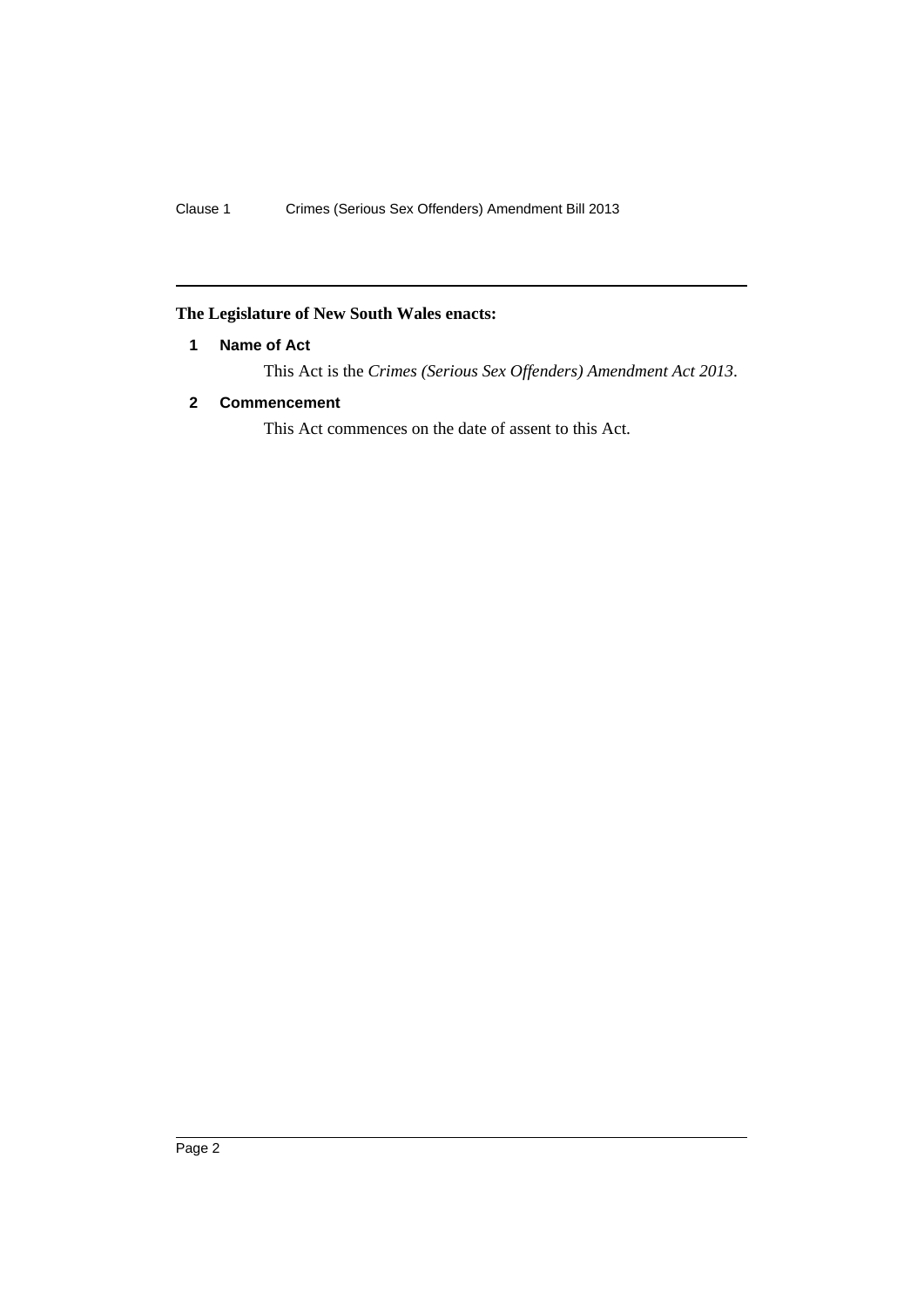Amendment of Crimes (Serious Sex Offenders) Act 2006 No 7 Schedule 1

# <span id="page-4-0"></span>**Schedule 1 Amendment of Crimes (Serious Sex Offenders) Act 2006 No 7**

#### **[1] Long title**

Omit "serious sex offenders". Insert instead "high risk sex offenders and high risk violent offenders".

#### **[2] Section 1 Name of Act**

Omit "*Serious Sex Offenders*". Insert instead "*High Risk Offenders*".

#### **[3] Section 3 Objects of Act**

Omit "serious sex offenders" wherever occurring.

Insert instead "high risk sex offenders and high risk violent offenders".

# **[4] Section 4 Definitions**

Omit the definitions of *continuing detention order*, *extended supervision order*, *interim detention order*, *interim supervision order* and *sex offender*.

Insert in alphabetical order:

*continuing detention order* means an order for the detention of an offender made under section 5D or 5G.

*extended supervision order* means an order for the supervision of an offender made under section 5C or 5F.

*high risk sex offender*—see section 5B.

*high risk sex offender continuing detention order* means a continuing detention order made under section 5D.

*high risk sex offender extended supervision order* means an extended supervision order made under section 5C.

*high risk violent offender*—see section 5E.

*high risk violent offender continuing detention order* means a continuing detention order made under section 5G.

*high risk violent offender extended supervision order* means an extended supervision order made under section 5F.

*interim detention order* means an interim order for the detention of an offender made under section 18A or 18B.

*interim supervision order* means an interim order for the supervision of an offender made under section 10A or 10B.

*offender* means a sex offender or a violent offender.

*serious violence offence*—see section 5A.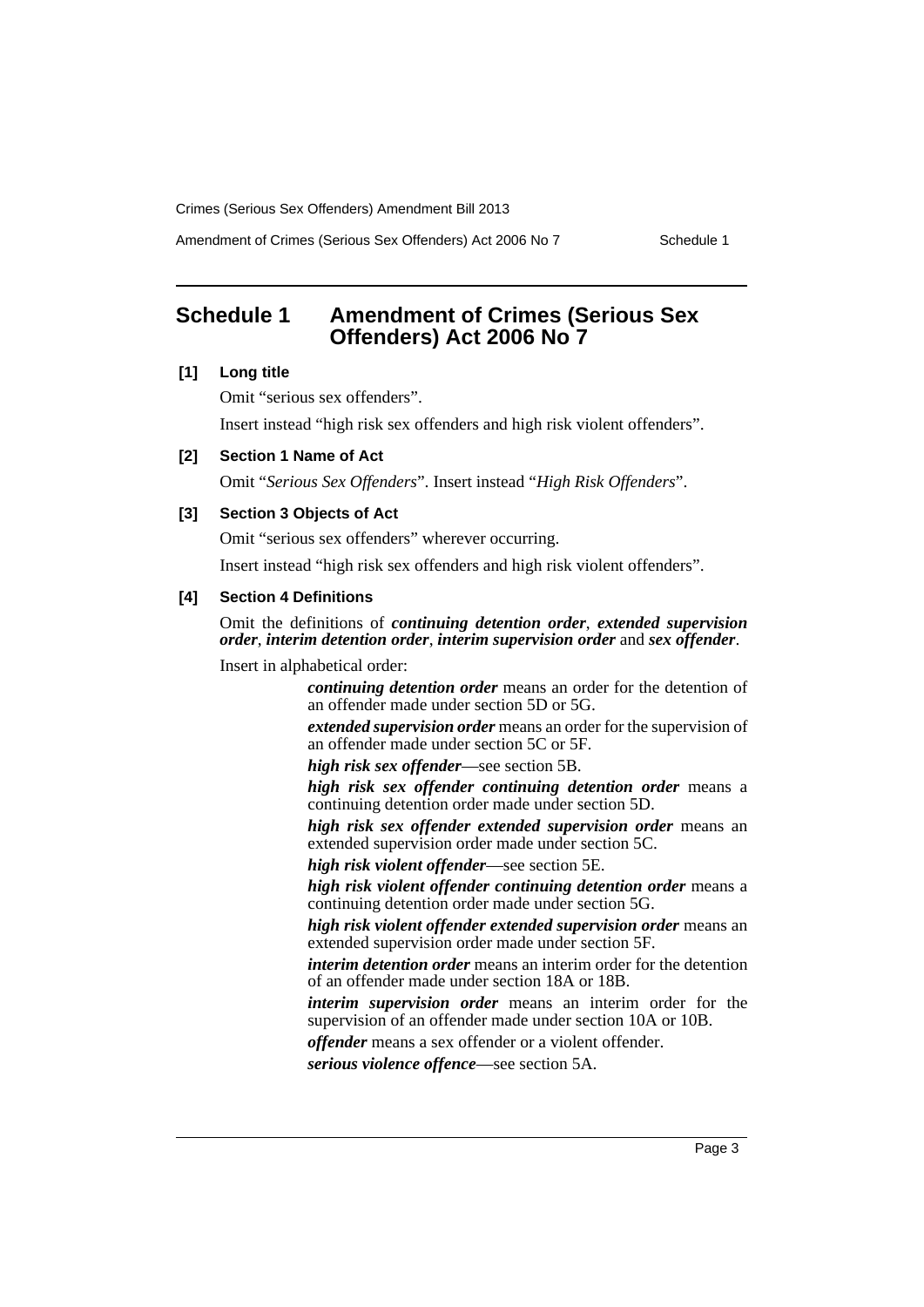Schedule 1 Amendment of Crimes (Serious Sex Offenders) Act 2006 No 7

*sex offender* means a person over the age of 18 years who has at any time been sentenced to imprisonment following his or her conviction of a serious sex offence.

*violent offender* means a person over the age of 18 years who has at any time been sentenced to imprisonment following his or her conviction for a serious violence offence.

#### **[5] Section 5A**

Insert after section 5:

#### **5A Definition of "serious violence offence"**

- (1) For the purposes of this Act, a *serious violence offence* is a serious indictable offence that is constituted by a person:
	- (a) engaging in conduct that causes the death of another person or grievous bodily harm to another person, with the intention of causing, or while being reckless as to causing, the death of another person or grievous or actual bodily harm to another person, or
	- (b) attempting to commit, or conspiring with or inciting another person to commit, an offence of a kind referred to in paragraph (a).
- (2) An offence that includes the elements referred to in subsection (1) (a) is a serious violence offence regardless of how those elements are expressed, and whether or not the offence includes other elements.
- (3) A *serious indictable offence* is:
	- (a) an offence committed in New South Wales that was a serious indictable offence (within the meaning of the *Crimes Act 1900*) at the time that it was committed, or
	- (b) an offence committed elsewhere than in New South Wales that, if committed in New South Wales, would be a serious indictable offence within the meaning of the *Crimes Act 1900* at the time that it was committed, or
	- (c) an offence that, at the time that it was committed, was not a serious indictable offence but which was committed in circumstances that would make the offence a serious indictable offence if it were committed at the time an application for an order against the person is made under this Act.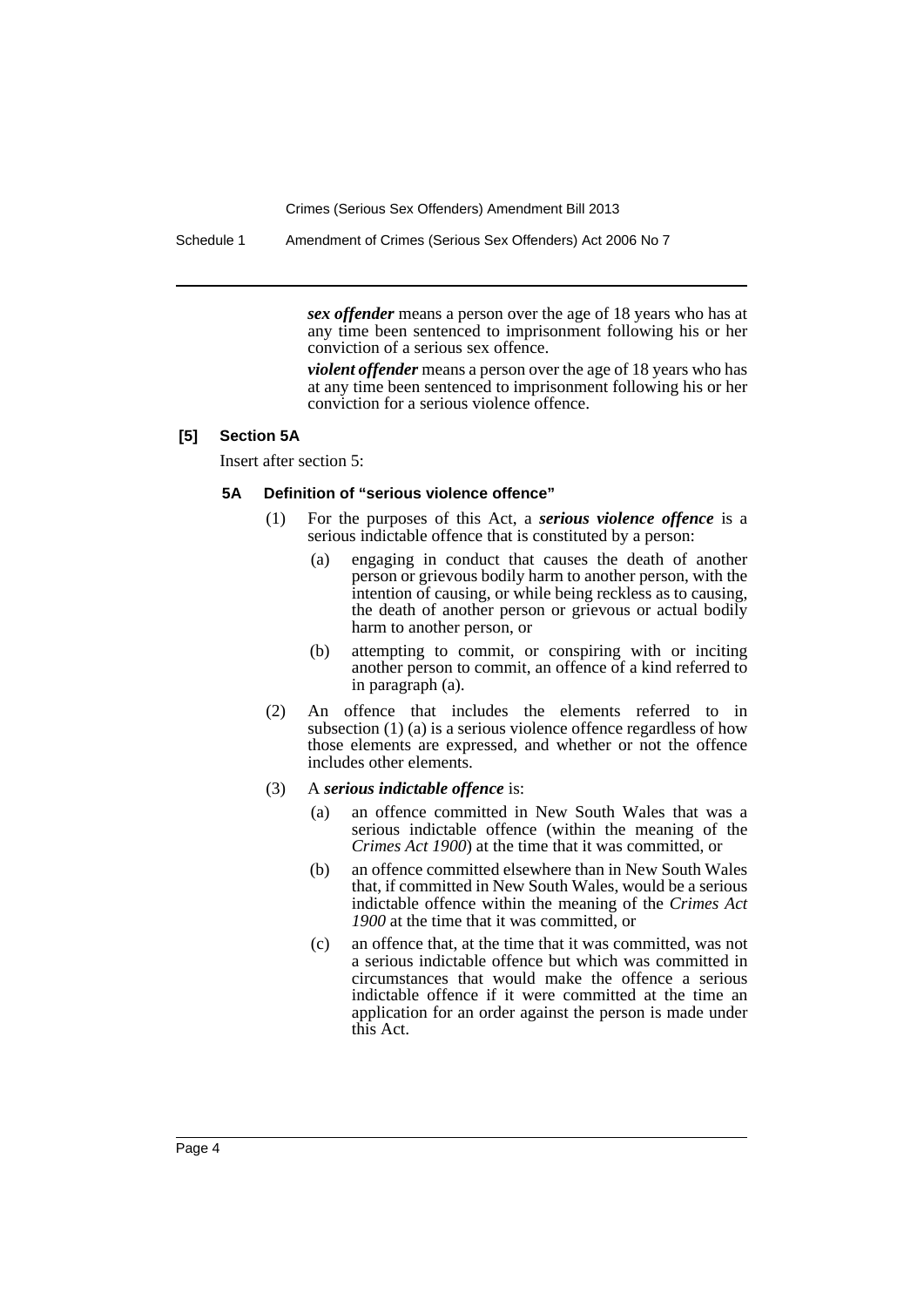# **[6] Part 1A**

Insert after Part 1:

# **Part 1A Supervision and detention of high risk offenders**

# **Division 1 High risk sex offenders**

#### **5B High risk sex offender**

- (1) An offender can be made the subject of a high risk sex offender extended supervision order or a high risk sex offender continuing detention order as provided for by this Act if and only if the offender is a high risk sex offender.
- (2) An offender is a *high risk sex offender* if the offender is a sex offender and the Supreme Court is satisfied to a high degree of probability that the offender poses an unacceptable risk of committing a serious sex offence if he or she is not kept under supervision.
- (3) The Supreme Court is not required to determine that the risk of a person committing a serious sex offence is more likely than not in order to determine that the person poses an unacceptable risk of committing a serious sex offence.

#### **5C Extended supervision orders for high risk sex offenders**

- (1) The Supreme Court may, on application under this Act, make an order for the supervision of an offender if the offender is a high risk sex offender.
- (2) An order made under this section is an *extended supervision order*.
- (3) An extended supervision order made under this section may also be referred to as a *high risk sex offender extended supervision order*.

# **5D Continuing detention orders for high risk sex offenders**

- (1) The Supreme Court may, on application under this Act, make an order for the detention of an offender if the offender is a high risk sex offender and the Supreme Court is satisfied that adequate supervision will not be provided by an extended supervision order.
- (2) An order made under this section is a *continuing detention order*.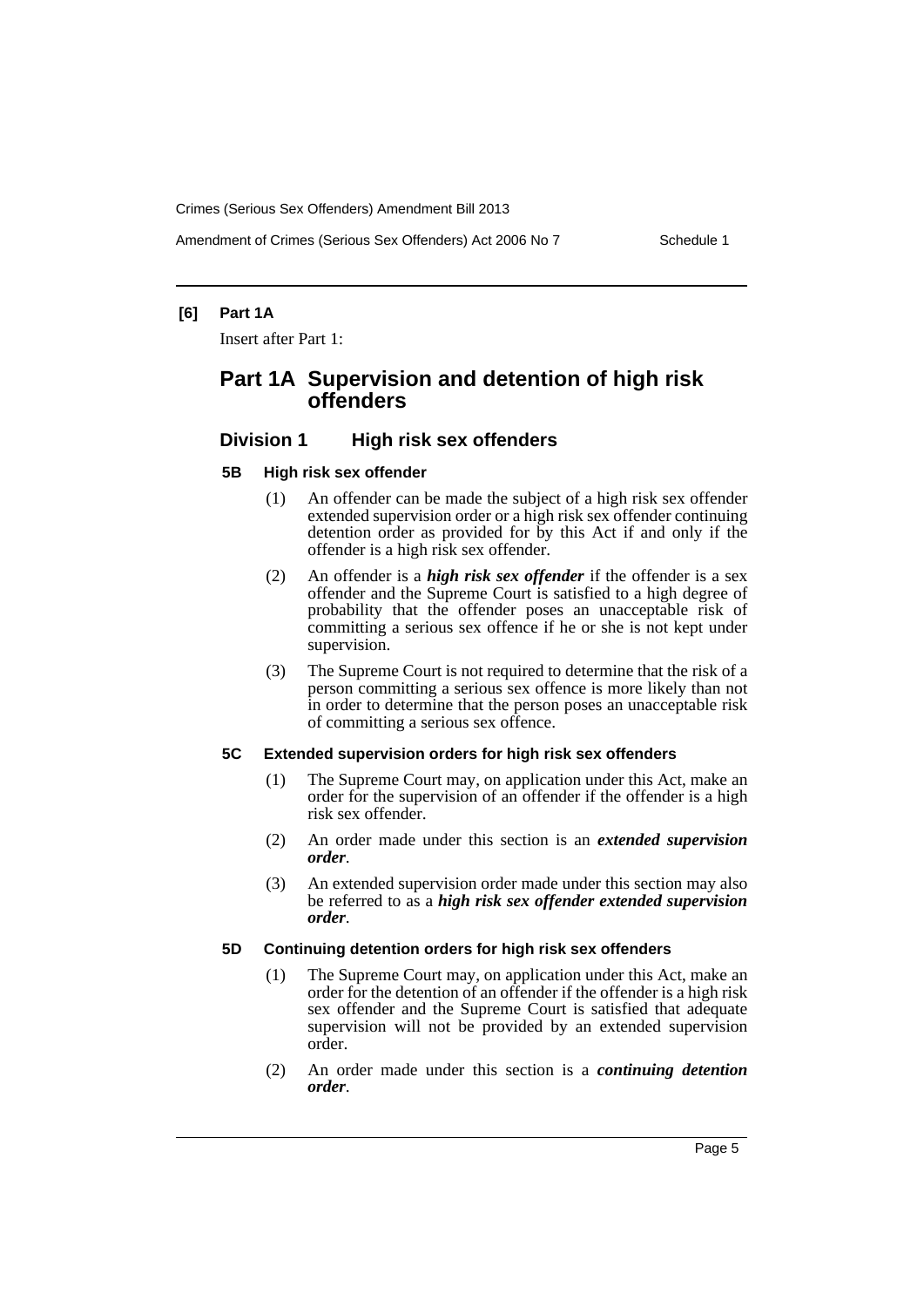Schedule 1 Amendment of Crimes (Serious Sex Offenders) Act 2006 No 7

(3) A continuing detention order made under this section may also be referred to as a *high risk sex offender continuing detention order*.

# **Division 2 High risk violent offenders**

#### **5E High risk violent offender**

- (1) An offender can be made the subject of a high risk violent offender extended supervision order or a high risk violent offender continuing detention order as provided for by this Act if and only if the offender is a high risk violent offender.
- (2) An offender is a *high risk violent offender* if the offender is a violent offender and the Supreme Court is satisfied to a high degree of probability that the offender poses an unacceptable risk of committing a serious violence offence if he or she is not kept under supervision.
- (3) The Supreme Court is not required to determine that the risk of a person committing a serious violence offence is more likely than not in order to determine that the person poses an unacceptable risk of committing a serious violence offence.

#### **5F Extended supervision orders for high risk violent offenders**

- (1) The Supreme Court may, on application under this Act, make an order for the supervision of an offender if the offender is a high risk violent offender.
- (2) An order made under this section is an *extended supervision order*.
- (3) An extended supervision order made under this section may also be referred to as a *high risk violent offender extended supervision order*.

#### **5G Continuing detention orders for high risk violent offenders**

- (1) The Supreme Court may, on application under this Act, make an order for the detention of an offender if the offender is a high risk violent offender and the Supreme Court is satisfied that adequate supervision will not be provided by an extended supervision order.
- (2) An order made under this section is a *continuing detention order*.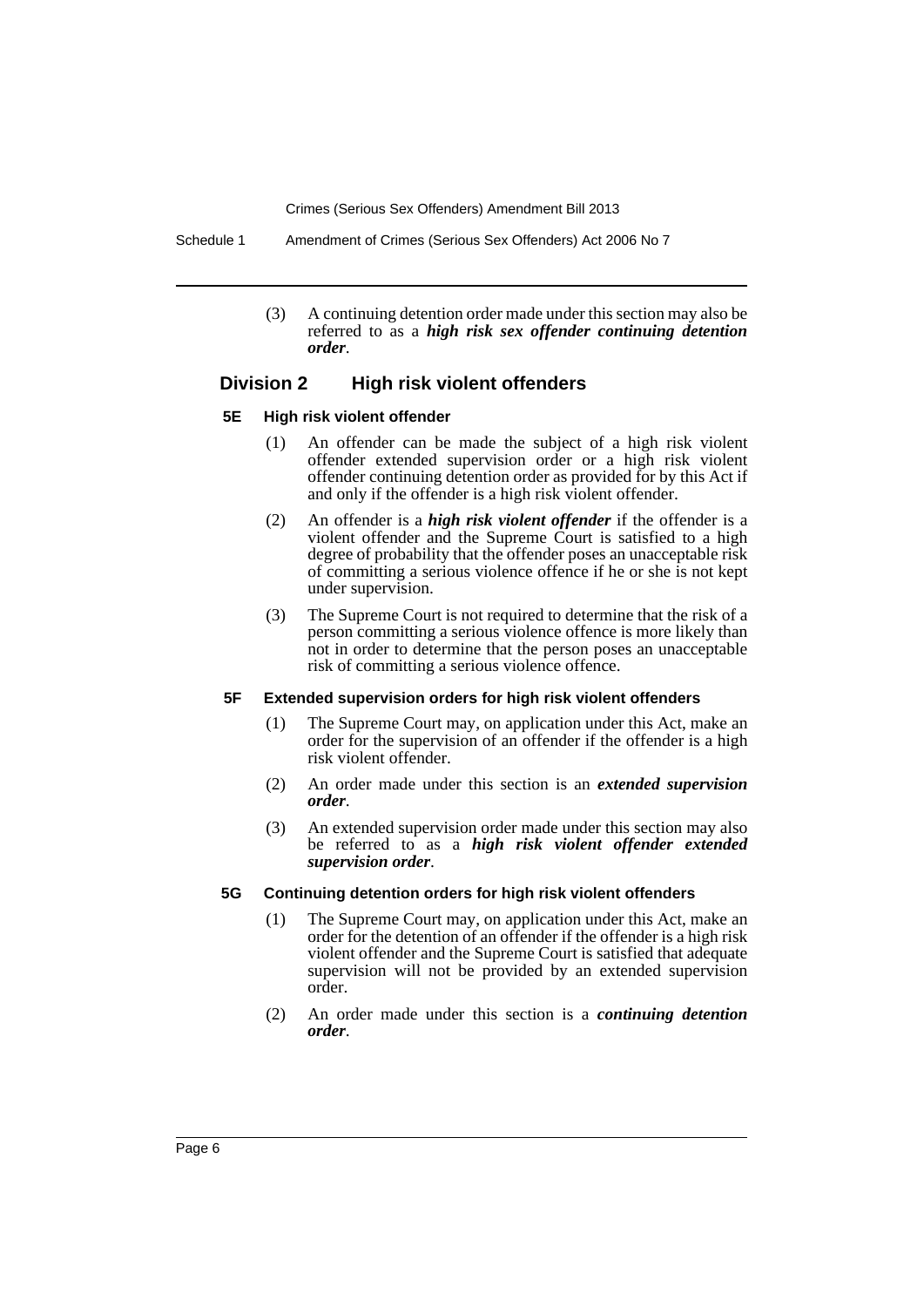(3) A continuing detention order made under this section may also be referred to as a *high risk violent offender continuing detention order*.

#### **[7] Part 2, Division 1**

Insert before section 6:

# **Division 1 Application for extended supervision order**

#### **5H State may apply for order**

The State of New South Wales may apply to the Supreme Court for an extended supervision order against an offender.

#### **5I Application for high risk sex offender extended supervision order**

- (1) An application for a high risk sex offender extended supervision order may be made only in respect of a supervised sex offender.
- (2) A *supervised sex offender* is a sex offender who, when the application for the order is made, is in custody or under supervision (referred to in this Part as the offender's *current custody or supervision*):
	- (a) while serving a sentence of imprisonment:
		- (i) for a serious sex offence, or
		- (ii) for an offence of a sexual nature, or
		- (iii) for another offence which is being served concurrently or consecutively, or partly concurrently and partly consecutively, with one or more sentences of imprisonment referred to in subparagraph (i) or (ii), or
	- (b) pursuant to an existing extended supervision order or continuing detention order.
- (3) A person is taken to be serving a sentence of imprisonment whether the sentence is being served by way of full-time detention, intensive correction in the community or home detention and whether the offender is in custody or on release on parole.

#### **5J Application for high risk violent offender extended supervision order**

(1) An application for a high risk violent offender extended supervision order may be made only in respect of a supervised violent offender.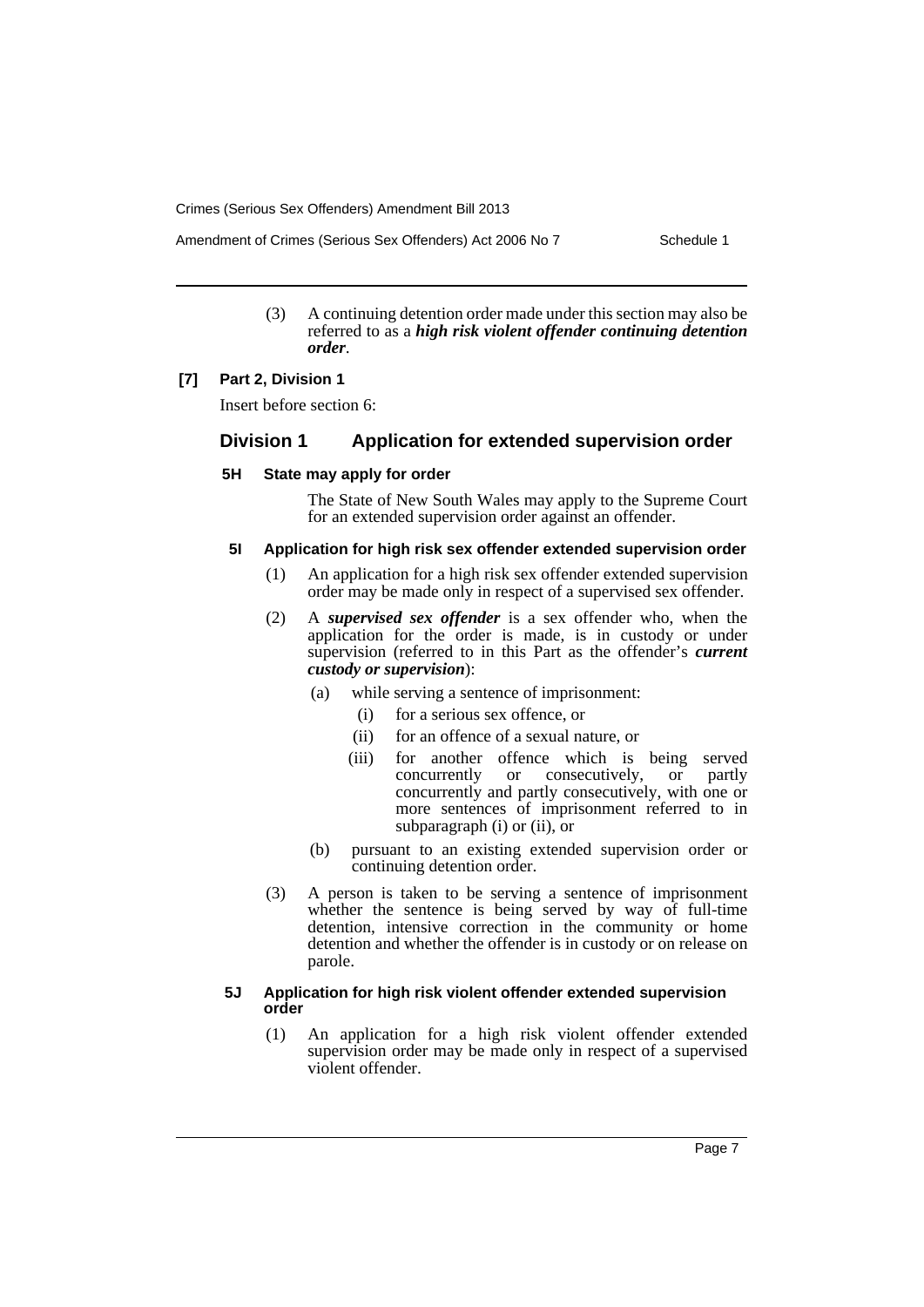Schedule 1 Amendment of Crimes (Serious Sex Offenders) Act 2006 No 7

- (2) A *supervised violent offender* is a violent offender who, when the application for the order is made, is in custody or under supervision (referred to in this Part as the offender's *current custody or supervision*):
	- (a) while serving a sentence of imprisonment:
		- (i) for a serious violence offence, or
		- (ii) for an offence under section 12, or
		- (iii) for another offence which is being served<br>concurrently or consecutively, or partly or consecutively, or partly concurrently and partly consecutively, with one or more sentences of imprisonment referred to in subparagraph (i) or (ii), or
	- (b) pursuant to an existing extended supervision order or continuing detention order.
- (3) A person is taken to be serving a sentence of imprisonment whether the sentence is being served by way of full-time detention, intensive correction in the community or home detention and whether the offender is in custody or on release on parole.

#### **[8] Section 6 Requirements with respect to application**

Omit section 6 (1). Insert instead:

(1) An application for an extended supervision order must indicate whether the extended supervision order sought is a high risk sex offender extended supervision order or a high risk violent offender extended supervision order.

# **[9] Section 6 (3) (b)**

Omit "committing a further serious sex offence". Insert instead:

committing:

- (i) a further serious sex offence (in the case of an application for a high risk sex offender extended supervision order), or
- (ii) a further serious violence offence (in the case of an application for a high risk violent offender extended supervision order).

#### **[10] Section 7 Pre-trial procedures**

Omit "sex" from section 7 (1).

#### **[11] Section 8 Interim supervision orders**

Omit the section.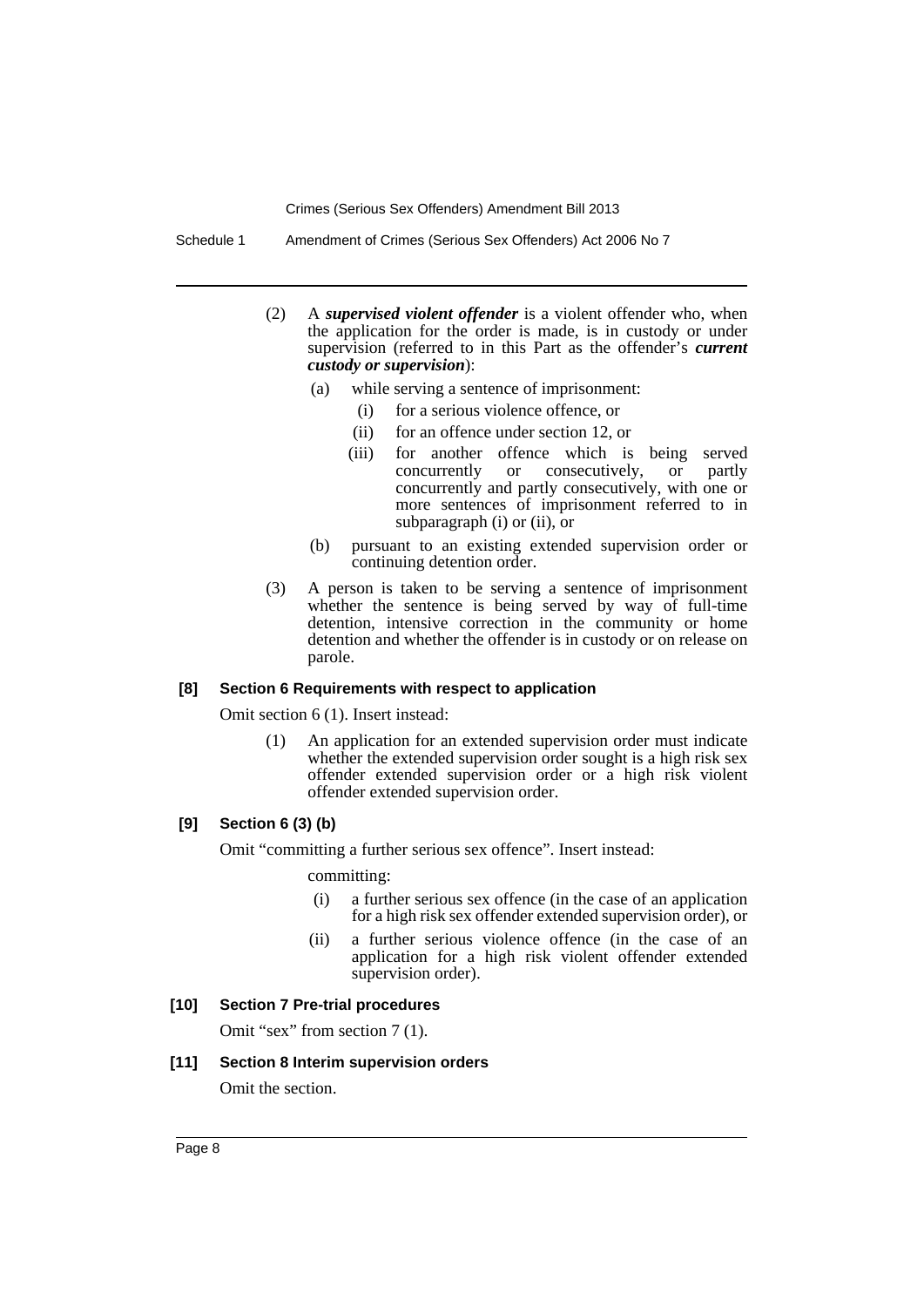# **[12] Part 2, Division 2, heading**

Insert before section 9:

# **Division 2 Determination of application**

**[13] Section 9 Determination of application for extended supervision order** Omit section 9 (2) and (2A).

# **[14] Section 9 (3) (c) and (d)**

Omit "a further serious sex offence" wherever occurring.

Insert instead "a further relevant offence".

#### **[15] Section 9 (3) (i)**

Insert "(in the case of an application for a high risk sex offender extended supervision order) or serious violence offences (in the case of an application for a high risk violent offender extended supervision order)" after "offences of a sexual nature".

# **[16] Section 9 (4)**

Insert after section 9 (3):

(4) In this section, a *relevant offence* means:

- (a) in the case of an application for a high risk sex offender extended supervision order—a serious sex offence, or
- (b) in the case of an application for a high risk violent offender extended supervision order—a serious violence offence.

#### **[17] Part 2, Division 3**

Insert after section 10:

# **Division 3 Interim supervision orders**

# **10A Interim supervision order—high risk sex offender**

The Supreme Court may make an order for the interim supervision of an offender if, in proceedings for an extended supervision order, it appears to the Court:

- (a) that the offender's current custody or supervision will expire before the proceedings are determined, and
- (b) that the matters alleged in the supporting documentation would, if proved, justify the making of a high risk sex offender extended supervision order.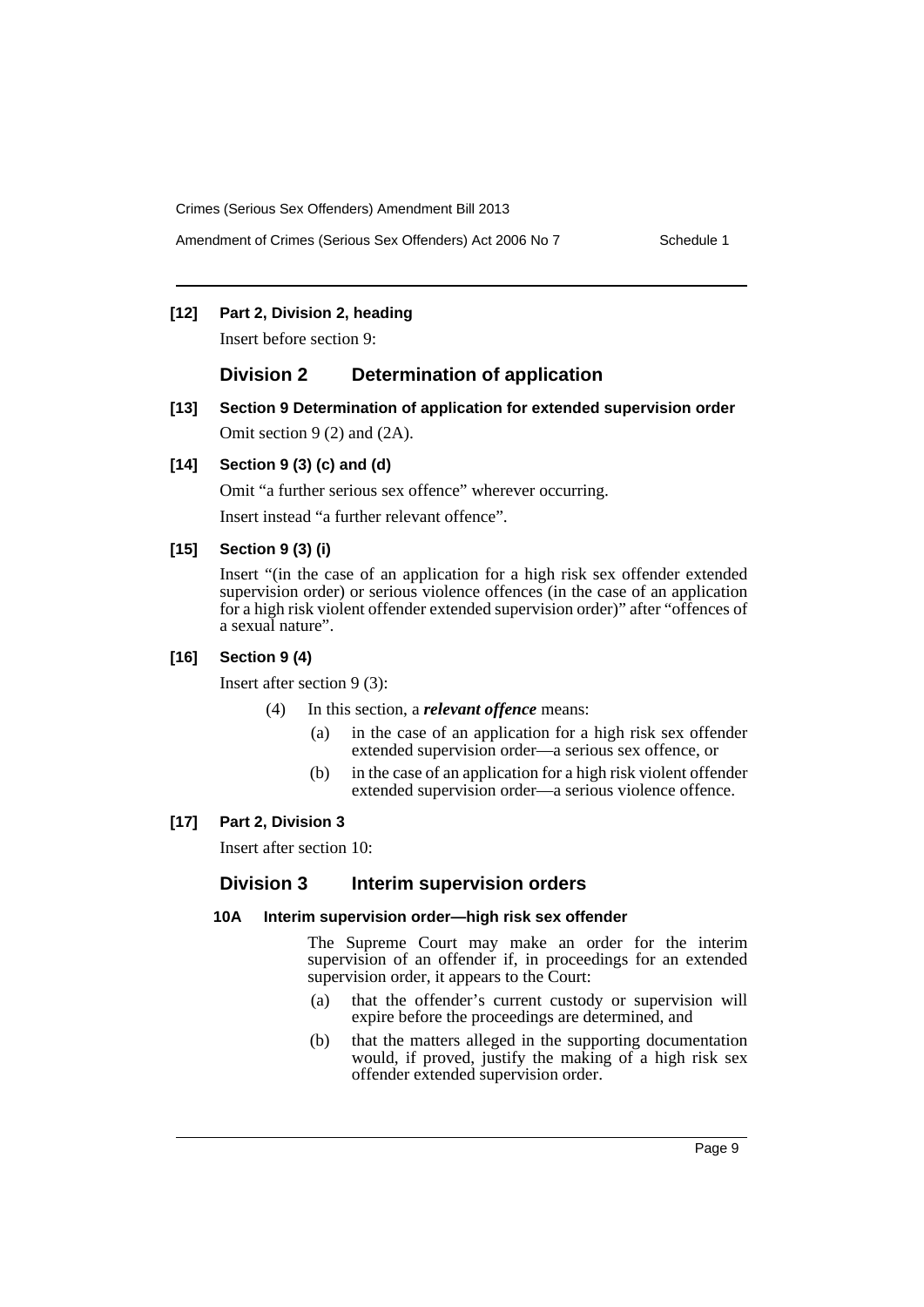Schedule 1 Amendment of Crimes (Serious Sex Offenders) Act 2006 No 7

#### **10B Interim supervision order—high risk violent offender**

The Supreme Court may make an order for the interim supervision of an offender if, in proceedings for an extended supervision order, it appears to the Court:

- (a) that the offender's current custody or supervision will expire before the proceedings are determined, and
- (b) that the matters alleged in the supporting documentation would, if proved, justify the making of a high risk violent offender extended supervision order.

## **10C Term of interim supervision order**

- (1) An interim supervision order commences on the day fixed in the order for its commencement (or, if no such day is fixed, as soon as it is made) and expires at the end of such period (not exceeding 28 days from the day on which it commences) as is specified in the order.
- (2) An interim supervision order may be renewed from time to time, but not so as to provide for the supervision of the offender under such an order for periods totalling more than 3 months.

## **[18] Part 2, Division 4, heading**

Insert before section 11:

# **Division 4 General**

#### **[19] Section 13 Supervision order may be varied or revoked**

Insert after section 13 (1A):

(1B) Without limiting the grounds for revoking an extended supervision order or interim supervision order, the Supreme Court may revoke an extended supervision order or interim supervision order if satisfied that circumstances have changed sufficiently to render the order unnecessary.

#### **[20] Section 13 (3)**

Insert after section 13 (2):

(3) The report must indicate whether the Commissioner considers the continuation of the extended supervision order to be necessary and appropriate.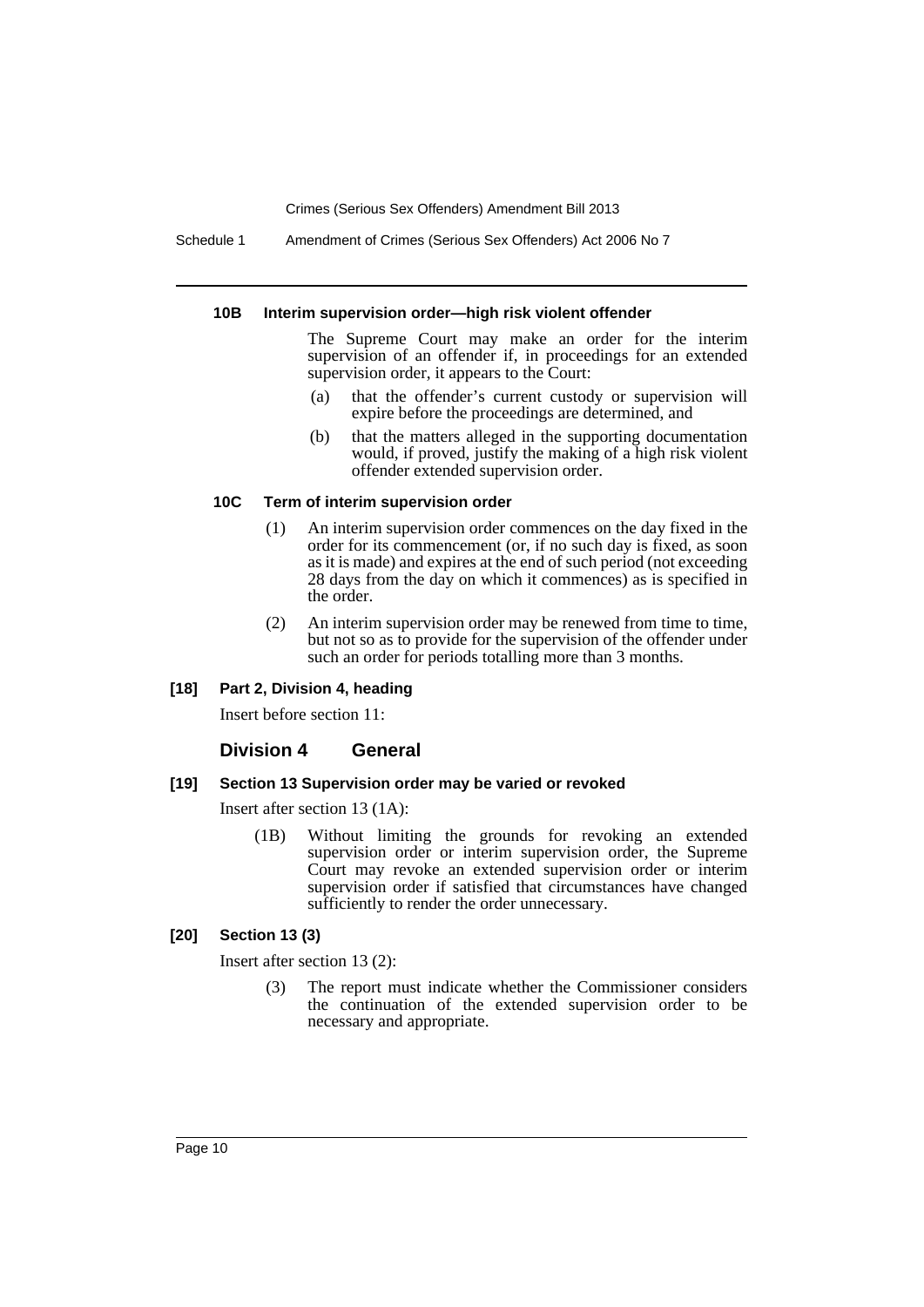# **[21] Part 3, Division 1**

Insert before section 14:

# **Division 1 Application for continuing detention order**

#### **13A State may apply for order**

The State of New South Wales may apply to the Supreme Court for a continuing detention order against an offender.

# **13B Application for high risk sex offender continuing detention order**

- (1) An application for a high risk sex offender continuing detention order may be made only in respect of:
	- (a) a detained sex offender, or
	- (b) a supervised sex offender.
- (2) A *detained sex offender* is a sex offender who, when the application for a continuing detention order is made, is in custody in a correctional centre (referred to in this Part as the offender's *current custody*):
	- (a) while serving a sentence of imprisonment by way of full-time detention:
		- (i) for a serious sex offence, or
		- (ii) for an offence of a sexual nature, or
		- (iii) for another offence which is being served<br>concurrently or consecutively, or partly consecutively, concurrently and partly consecutively, with one or more sentences of imprisonment referred to in subparagraph (i) or (ii), or
	- (b) pursuant to an existing continuing detention order.
- (3) An application in respect of a detained sex offender may not be made more than 6 months before:
	- (a) the end of the offender's total sentence, or
	- (b) the expiry of the existing continuing detention order, as appropriate.
- (4) A *supervised sex offender* is a sex offender the subject of an extended supervision order or an interim supervision order who:
	- (a) has been found guilty of an offence under section 12 in respect of that order, or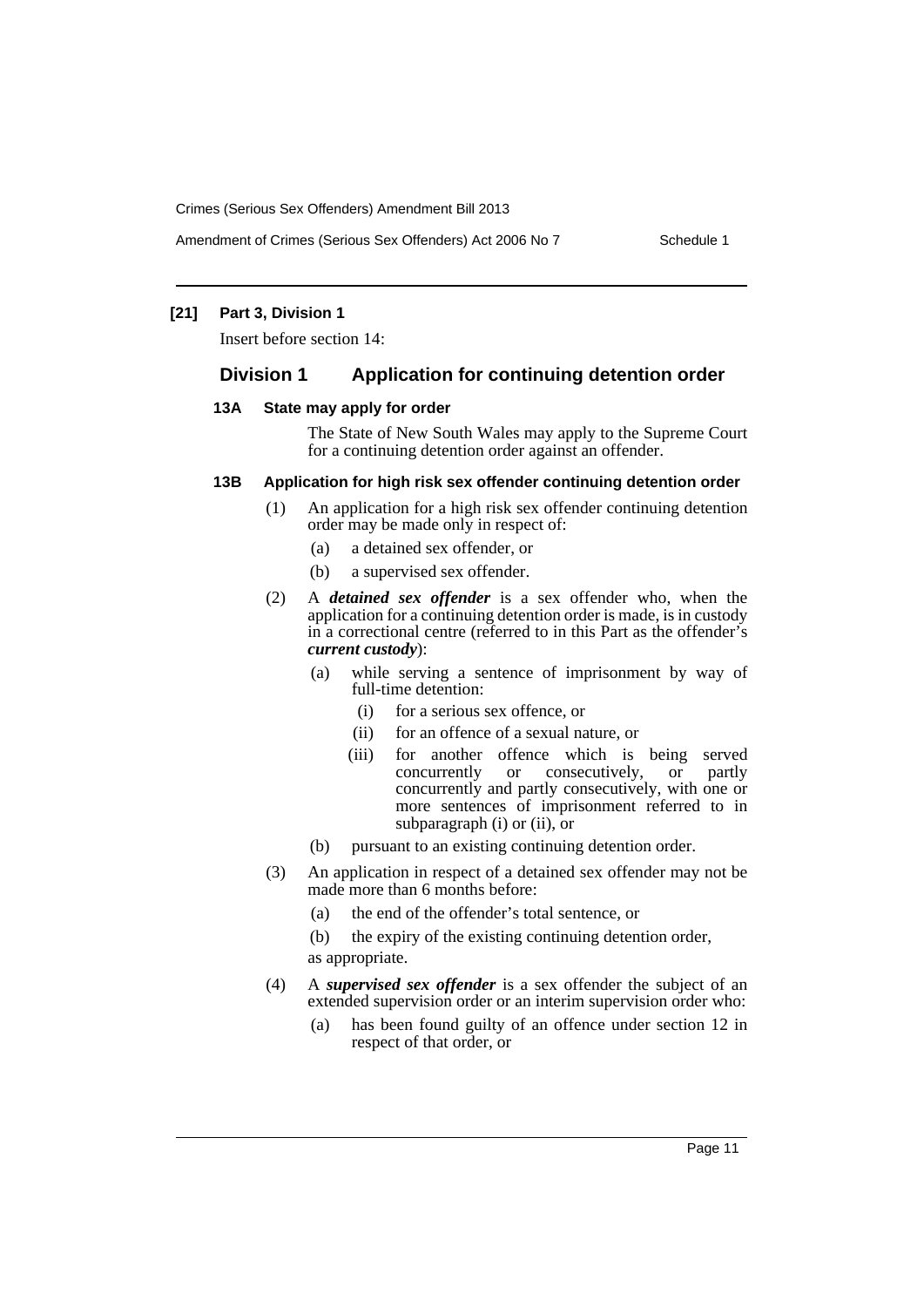- (b) because of altered circumstances, cannot be provided with adequate supervision under an extended supervision order or interim supervision order.
- (5) An application in respect of a supervised sex offender who is serving a sentence of imprisonment by way of full-time detention may not be made more than 6 months before the end of the person's total sentence.
- (6) In determining an application in respect of a person referred to in subsection  $(\tilde{4})$  (b), the Supreme Court must not make a continuing detention order unless it is satisfied that circumstances have altered since the making of the extended supervision order or interim supervision order and those altered circumstances mean that adequate supervision of the offender cannot be provided under an extended supervision order or an interim supervision order.

#### **13C Application for high risk violent offender continuing detention order**

- (1) An application for a high risk violent offender continuing detention order may be made only in respect of:
	- (a) a detained violent offender, or
	- (b) a supervised violent offender.
- (2) A *detained violent offender* is a violent offender who, when the application for a continuing detention order is made, is in custody in a correctional centre (referred to in this Part as the offender's *current custody*):
	- (a) while serving a sentence of imprisonment by way of full-time detention:
		- (i) for a serious violence offence, or
		- (ii) for an offence under section 12, or
		- (iii) for another offence which is being served<br>concurrently or consecutively, or partly consecutively, or partly concurrently and partly consecutively, with one or more sentences of imprisonment referred to in subparagraph (i) or (ii), or
	- (b) pursuant to an existing continuing detention order.
- (3) An application in respect of a detained violent offender may not be made more than 6 months before:
	- (a) the end of the offender's total sentence, or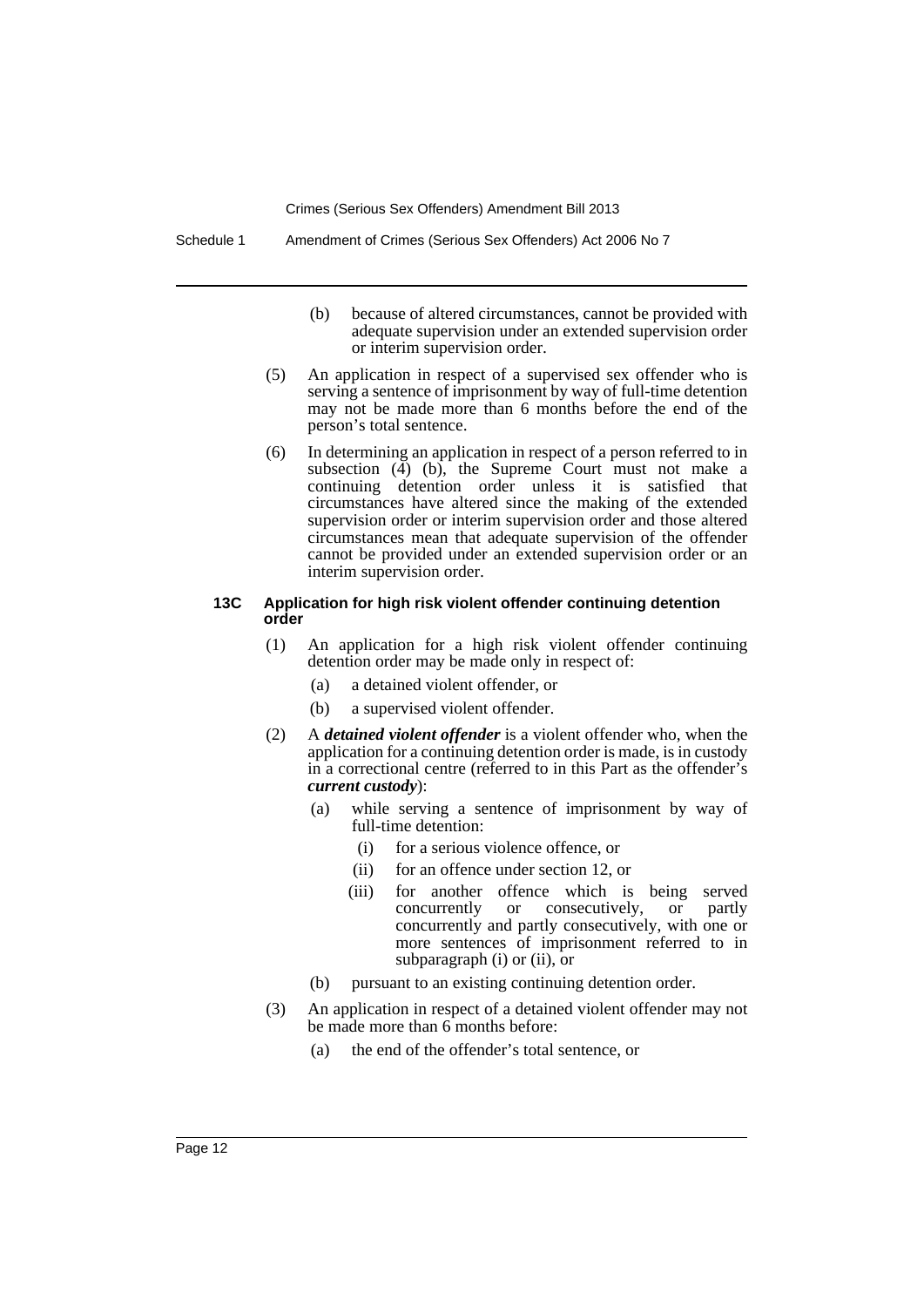(b) the expiry of the existing continuing detention order, as appropriate.

- (4) A *supervised violent offender* is a violent offender the subject of an extended supervision order or an interim supervision order who:
	- (a) has been found guilty of an offence under section 12 in respect of that order, or
	- (b) because of altered circumstances, cannot be provided with adequate supervision under an extended supervision order or interim supervision order.
- (5) An application in respect of a supervised violent offender who is serving a sentence of imprisonment by way of full-time detention may not be made more than 6 months before the end of the person's total sentence.
- (6) The Supreme Court must not make a continuing detention order on an application referred to in subsection  $(4)$  (b) unless it is satisfied that circumstances have altered since the making of the extended supervision order or interim supervision order and those altered circumstances mean that adequate supervision of the offender cannot be provided under an extended supervision order or an interim supervision order.

#### **[22] Section 14 Requirements with respect to application**

Omit section 14 (1)–(2B). Insert instead:

(1) An application for a continuing detention order must indicate whether the continuing detention order sought is a high risk sex offender continuing detention order or a high risk violent offender continuing detention order.

# **[23] Section 14 (3)**

Omit the subsection. Insert instead:

- (3) An application must be supported by documentation:
	- (a) that addresses each of the matters referred to in section 17 (4) (to the extent relevant to the application), and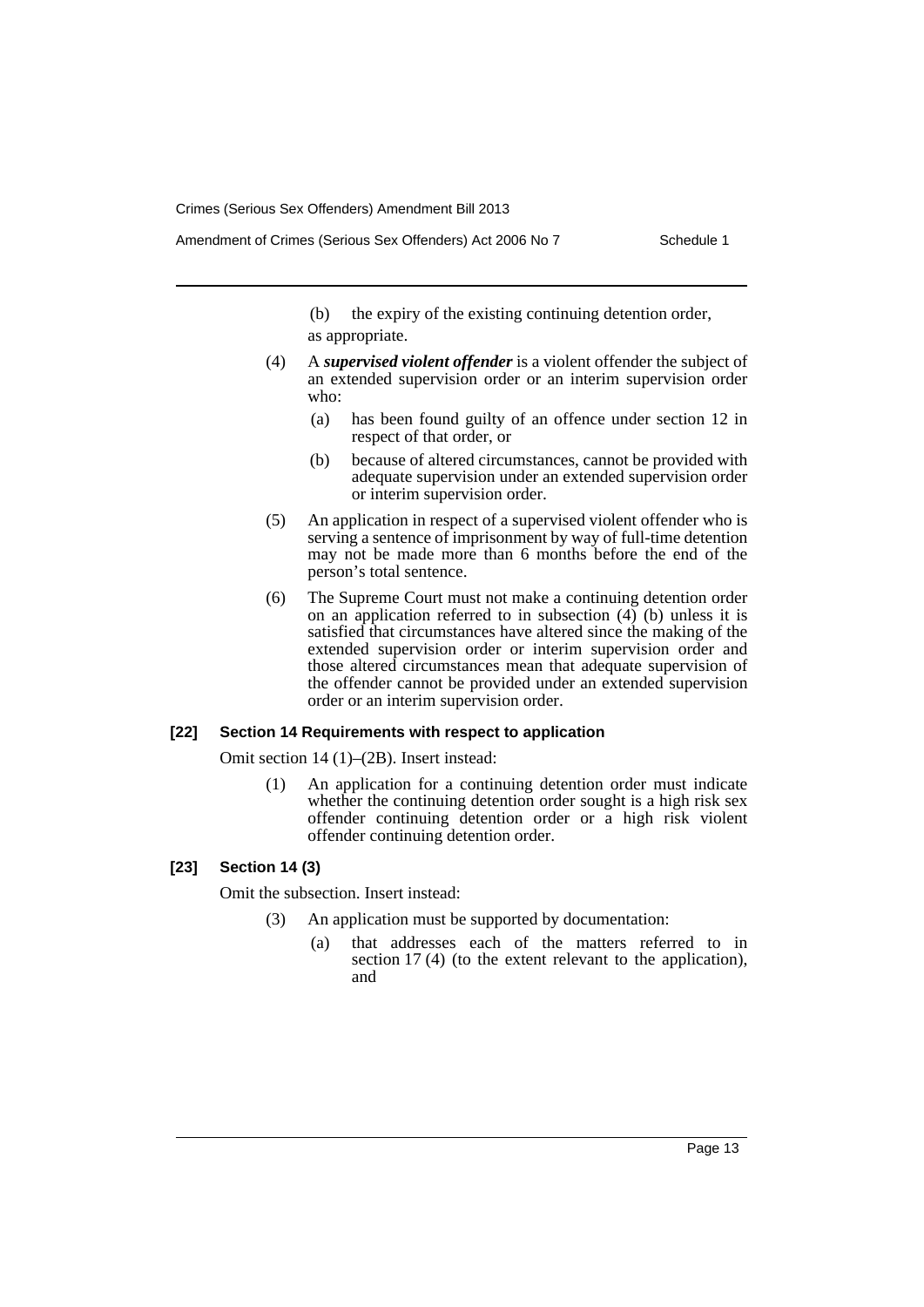- (b) that includes a report (prepared by a qualified psychiatrist, registered psychologist or registered medical practitioner) that assesses the likelihood of the offender committing:
	- (i) a further serious sex offence (in the case of an application for a high risk sex offender continuing detention order), or
	- (ii) a further serious violence offence (in the case of an application for a high risk violent offender continuing detention order).

#### **[24] Section 15 Pre-trial procedures**

Omit "sex" from section 15 (1).

**[25] Section 16 Interim detention orders**

Omit the section.

**[26] Part 3, Division 2, heading**

Insert before section 17:

# **Division 2 Determination of application**

**[27] Section 17 Determination of application for continuing detention order** Omit section 17 (2)–(3A).

# **[28] Section 17 (4) (c) and (d)**

Omit "a further serious sex offence" wherever occurring.

Insert instead "a further relevant offence".

# **[29] Section 17 (4) (i)**

Insert "(in the case of an application for a high risk sex offender continuing detention order) or serious violence offences (in the case of an application for a high risk violent offender continuing detention order)" after "offences of a sexual nature".

### **[30] Section 17 (4) (j) and (k)**

Insert after section 17 (4) (i):

(j) in the case of an application made on the basis that the offender has been found guilty of an offence of failing to comply with the requirements of an extended supervision order or interim supervision order—the nature of the failure to comply with those requirements and the likelihood of further failures to comply,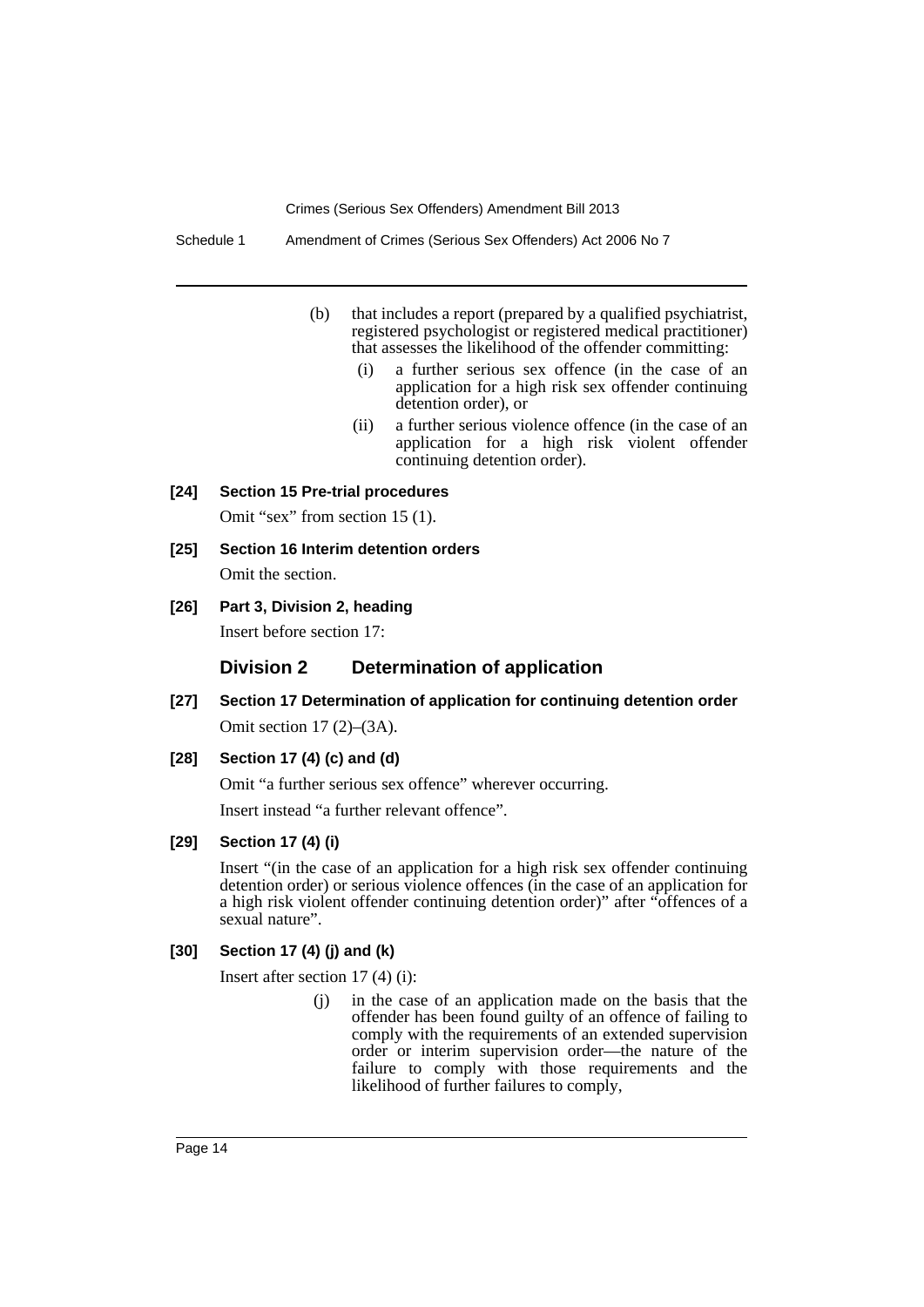Amendment of Crimes (Serious Sex Offenders) Act 2006 No 7 Schedule 1

(k) in the case of an application made on the basis that circumstances have altered since the making of an extended supervision order or interim supervision order against the offender—whether circumstances have altered since the making of the order and whether those altered circumstances mean that adequate supervision cannot be provided under an extended supervision order or an interim supervision order.

#### **[31] Section 17 (5)**

Omit section 17 (4A)–(5). Insert instead:

- (5) In this section, a *relevant offence* means:
	- (a) in the case of an application for a high risk sex offender continuing detention order—a serious sex offence, or
	- (b) in the case of an application for a high risk violent offender continuing detention order—a serious violence offence.

#### **[32] Section 18 Term of continuing detention order**

Omit "made on application under section 14 (2) in respect of a person" from section 18 (1A).

Insert instead "made on application under this Part in respect of a supervised sex offender or supervised violent offender".

## **[33] Part 3, Division 3, and Division 4, heading**

Insert after section 18:

# **Division 3 Interim detention orders**

# **18A Interim detention order—high risk sex offender**

The Supreme Court may make an order for the interim detention of an offender if, in proceedings on an application for a continuing detention order, it appears to the Court:

- (a) that the offender's current custody (if any) will expire before the proceedings are determined, and
- (b) that the matters alleged in the supporting documentation would, if proved, justify the making of a high risk sex offender extended supervision order or a high risk sex offender continuing detention order.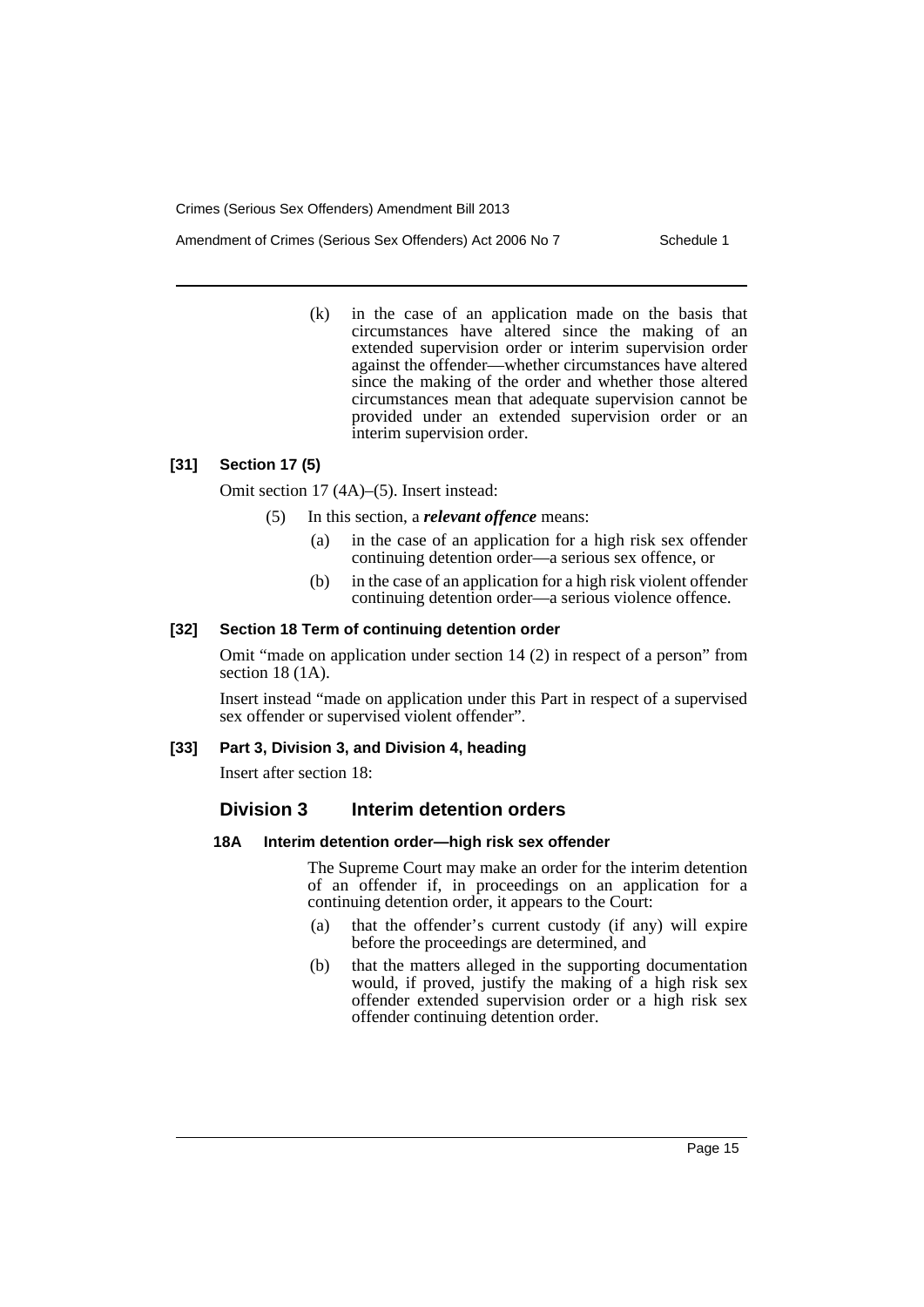Schedule 1 Amendment of Crimes (Serious Sex Offenders) Act 2006 No 7

#### **18B Interim detention order—high risk violent offender**

The Supreme Court may make an order for the interim detention of an offender if, in proceedings on an application for a continuing detention order, it appears to the Court:

- (a) that the offender's current custody (if any) will expire before the proceedings are determined, and
- (b) that the matters alleged in the supporting documentation would, if proved, justify the making of a high risk violent offender extended supervision order or a high risk violent offender continuing detention order.

# **18C Term of interim detention order**

- (1) An interim detention order commences on the day fixed in the order for its commencement (or, if no such day is fixed, as soon as it is made) and expires at the end of such period (not exceeding 28 days from the day on which it commences) as is specified in the order.
- (2) An interim detention order may be renewed from time to time, but not so as to provide for the detention of the offender under such an order for periods totalling more than 3 months.

## **Division 4 General**

#### **[34] Section 18A Detention order causes any supervision order to cease to have effect**

Renumber the section as section 18D.

#### **[35] Section 19 Detention order may be varied or revoked**

Insert after section 19 (1A):

(1B) Without limiting the grounds for revoking a continuing detention order or interim detention order, the Supreme Court may revoke a continuing detention order or interim detention order if satisfied that circumstances have changed sufficiently to render the order unnecessary.

#### **[36] Section 19 (3)**

Insert after section 19 (2):

(3) The report must indicate whether the Commissioner considers the continuation of the continuing detention order to be necessary and appropriate.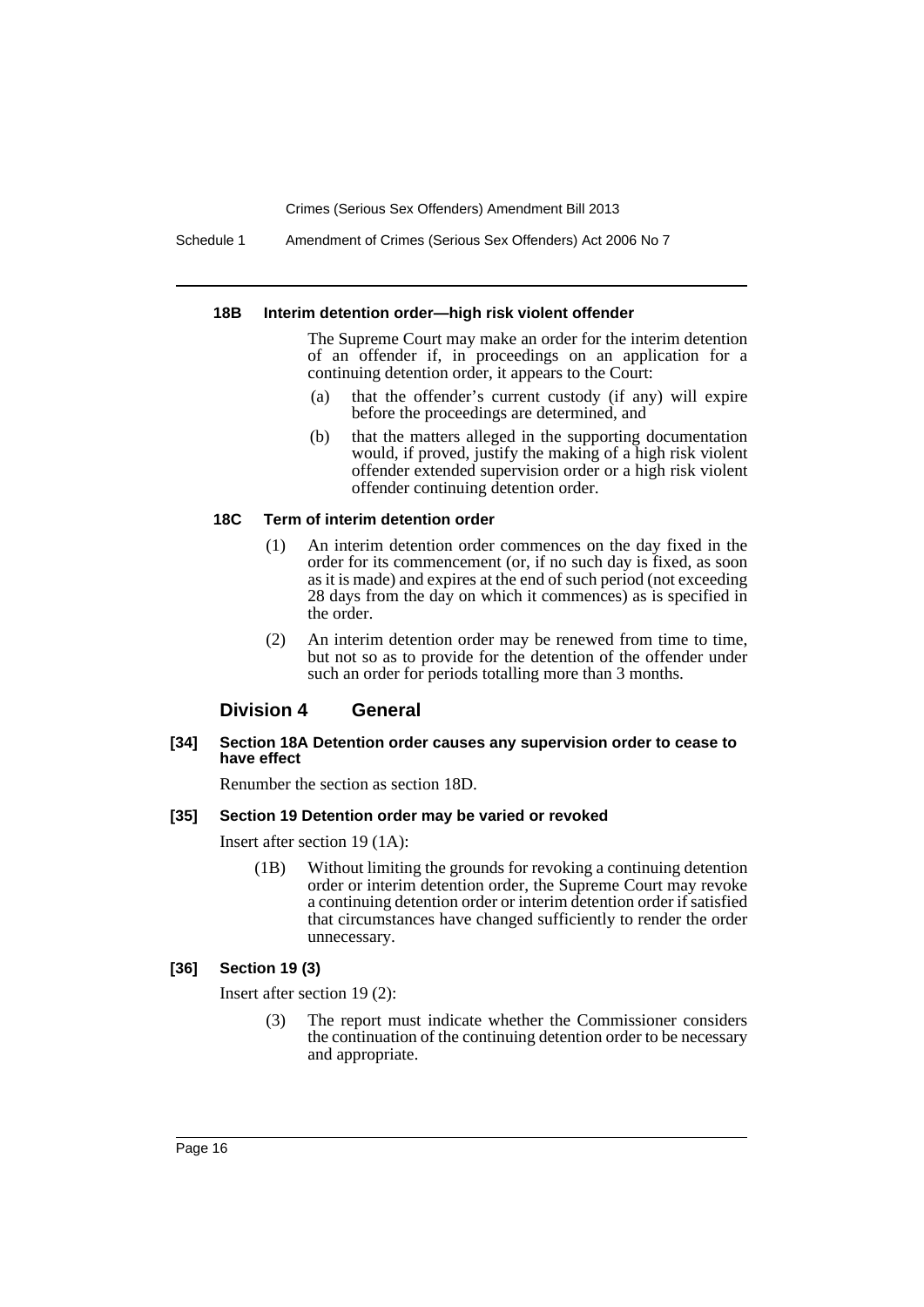Amendment of Crimes (Serious Sex Offenders) Act 2006 No 7 Schedule 1

#### **[37] Section 25 Attorney General may require provision of certain information**

Omit "sex" from section 25 (1).

#### **[38] Section 25C**

Insert after section 25B:

#### **25C Violent offenders to be warned about application of Act**

- (1) A court that sentences a person for a serious violence offence is to cause the person to be advised of the existence of this Act and of its application to the offence.
- (2) A failure by a court to comply with this section does not affect the validity of a sentence or prevent the making of an order against a person under this Act.

#### **[39] Section 32**

Omit the section. Insert instead:

#### **32 Review of extension of Act**

- (1) The Minister is to review the amendments made to this Act by the *Crimes (Serious Sex Offenders) Amendment Act 2013* to determine whether the policy objectives of those amendments remain valid and whether the terms of this Act, as amended, remain appropriate for securing those objectives.
- (2) For the purposes of the review, the Minister may require the Commissioner of Corrective Services to provide information as to how the Commissioner's functions in relation to the administration of this Act are being, and have been, exercised.
- (3) The review is to be undertaken as soon as possible after the period of 3 years from the date of assent to the *Crimes (Serious Sex Offenders) Amendment Act 2013*.
- (4) A report on the outcome of the review is to be tabled in each House of Parliament within 12 months after the end of the period of 3 years.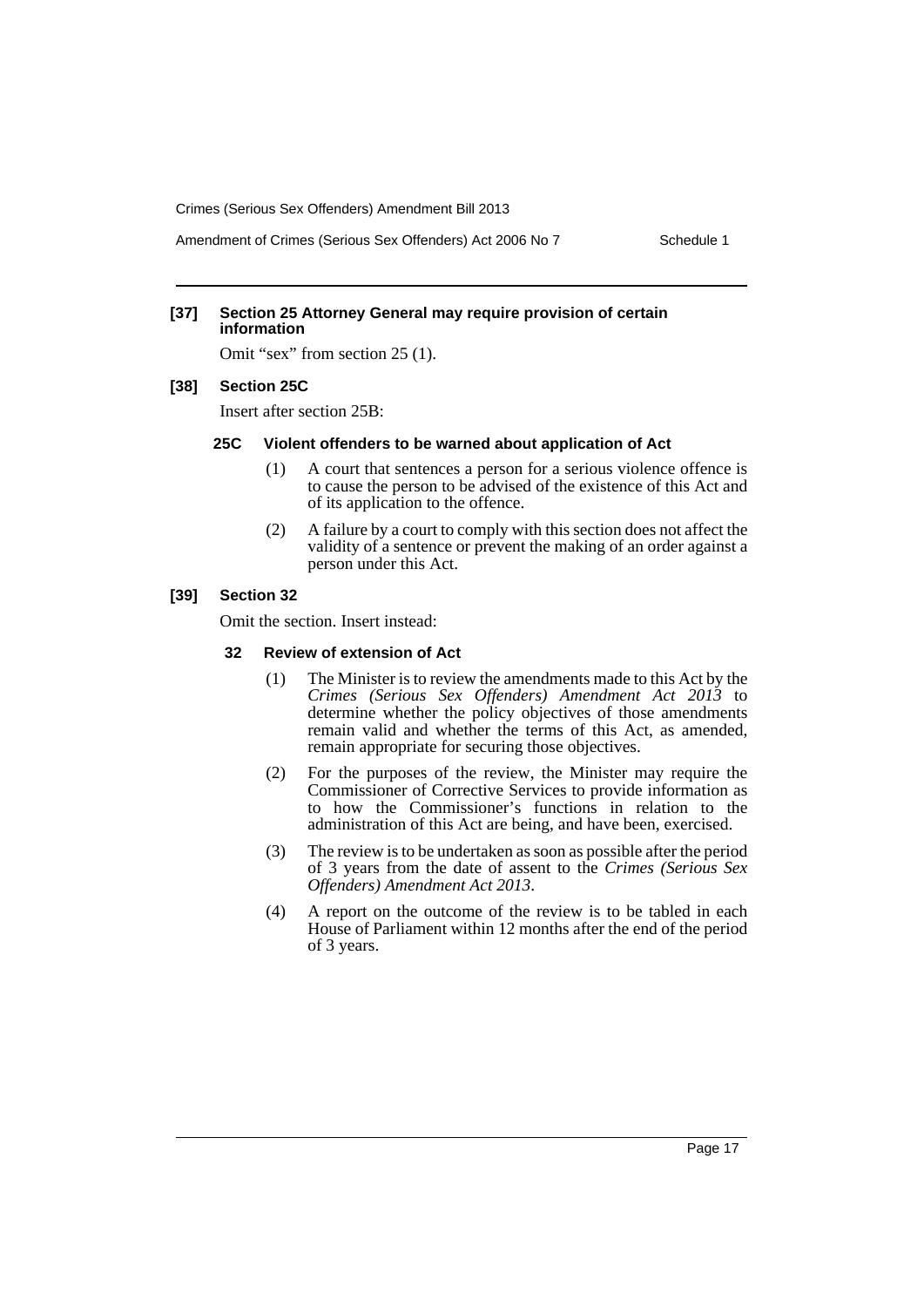Schedule 1 Amendment of Crimes (Serious Sex Offenders) Act 2006 No 7

# **[40] Schedule 2 Savings, transitional and other provisions**

Insert after Part 6:

# **Part 7 Provisions consequent on enactment of Crimes (Serious Sex Offenders) Amendment Act 2013**

#### **10 Definition**

In this Part:

*amending Act* means the *Crimes (Serious Sex Offenders) Amendment Act 2013*.

#### **11 Extension of scheme**

The amendments made to this Act by the amending Act extend:

- (a) to offences committed before the date of assent to that Act, and
- (b) to persons serving a sentence of imprisonment that commenced before the date of assent to that Act.

#### **12 Saving of existing orders**

- (1) An extended supervision order made under section 9 or 17 before the amendments made by the amending Act, and in force immediately before the commencement of those amendments, is taken to be an extended supervision order under section 5C.
- (2) An interim supervision order made under section 8 before the repeal of that section by the amending Act, and in force immediately before that repeal, is taken to be an interim supervision order under section 10A.
- (3) A continuing detention order made under section 17 before the amendments made by the amending Act, and in force immediately before the commencement of those amendments, is taken to be a continuing detention order under section 5D.
- (4) An interim detention order made under section 16 before the repeal of that section by the amending Act, and in force immediately before that repeal, is taken to be an interim detention order under section 18A.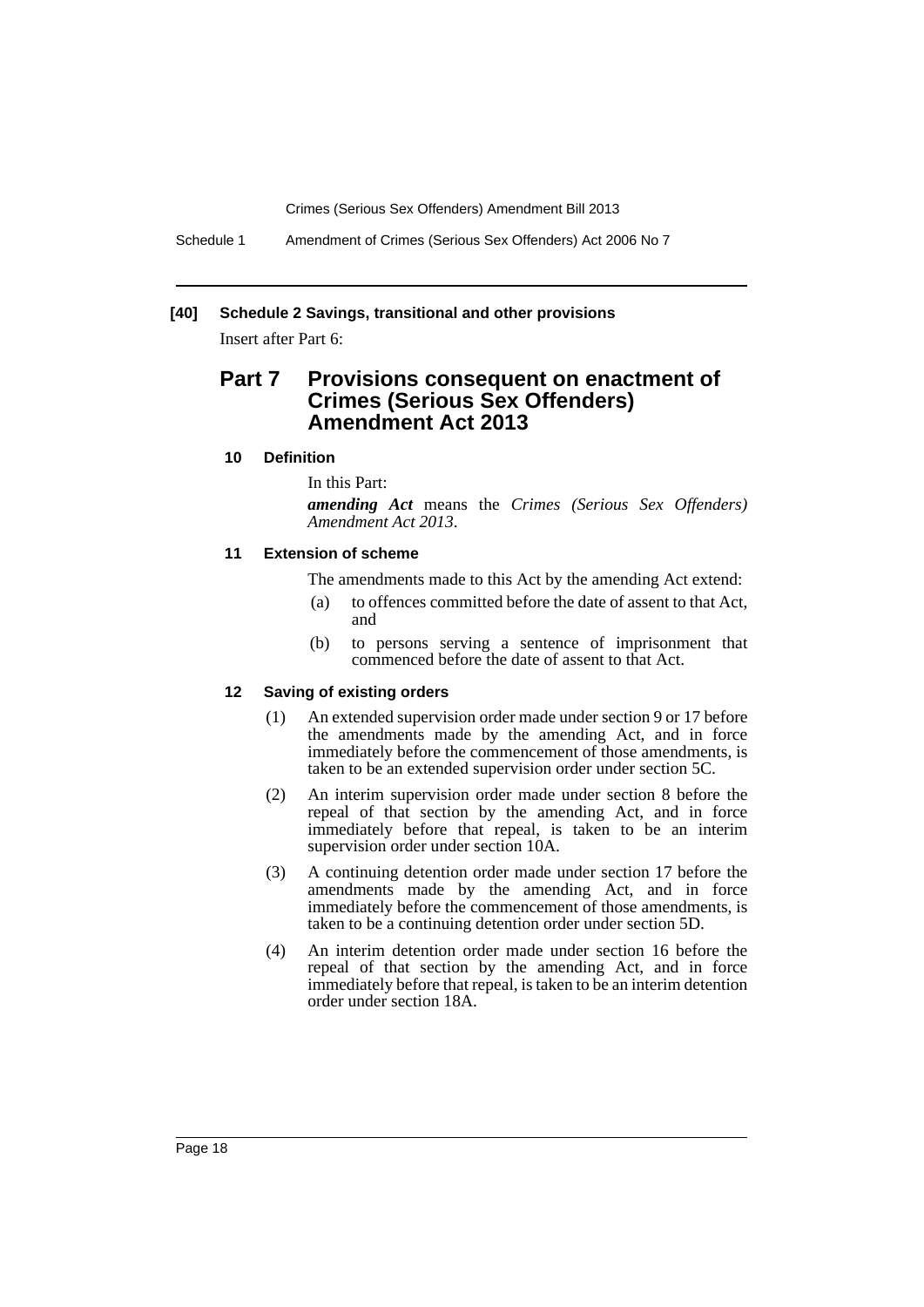Amendment of other legislation Schedule 2

# <span id="page-20-0"></span>**Schedule 2 Amendment of other legislation**

# **2.1 Bail Act 1978 No 161**

**Section 8F Presumption against bail for breach of extended supervision orders or interim supervision orders**

Omit "*Crimes (Serious Sex Offenders) Act 2006*" from section 8F (1).

Insert instead "*Crimes (High Risk Offenders) Act 2006*".

# **2.2 Births, Deaths and Marriages Registration Act 1995 No 62**

## **Section 25F Definitions**

Omit "*Crimes (Serious Sex Offenders) Act 2006*" from paragraph (a) of the definition of *supervision order*.

Insert instead "*Crimes (High Risk Offenders) Act 2006*".

# **2.3 Child Protection (Offenders Prohibition Orders) Act 2004 No 46**

# **Section 16B Commissioner of Police may apply for orders**

Omit "*Crimes (Serious Sex Offenders) Act 2006*" from section 16B (b) (i). Insert instead "*Crimes (High Risk Offenders) Act 2006*".

# **2.4 Child Protection (Offenders Registration) Act 2000 No 42**

# **Section 15 Suspension and extension of reporting obligations**

Omit "*Crimes (Serious Sex Offenders) Act 2006*" from section 15 (1) (d). Insert instead "*Crimes (High Risk Offenders) Act 2006*".

# **2.5 Child Protection (Offenders Registration) Regulation 2009**

# **Clause 19 Supervising authorities**

Omit "*Crimes (Serious Sex Offenders) Act 2006*" from clause 19 (c) (v). Insert instead "*Crimes (High Risk Offenders) Act 2006*".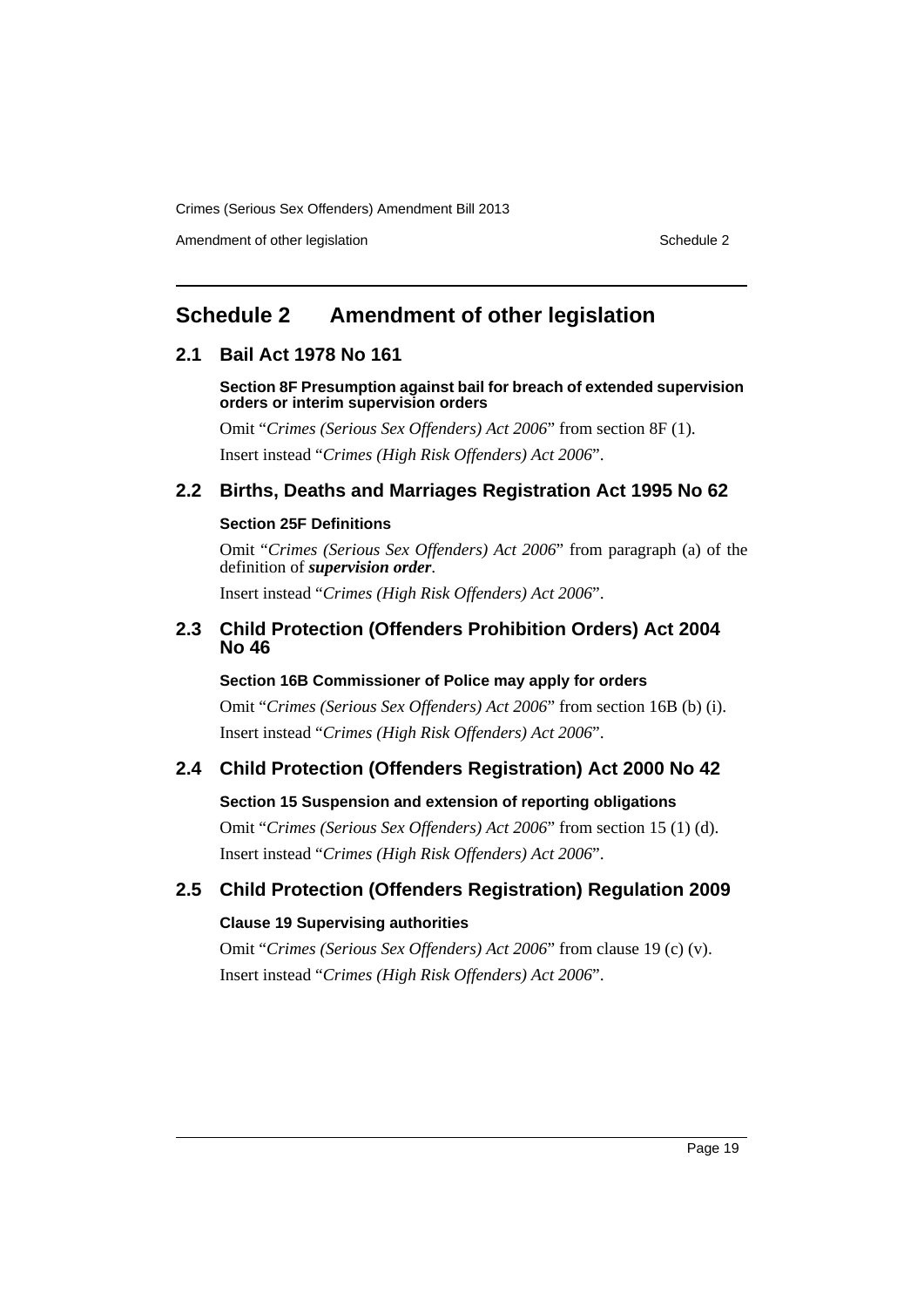# **2.6 Crimes (Administration of Sentences) Act 1999 No 93**

#### **[1] Section 4 Application of Part**

Omit "*Crimes (Serious Sex Offenders) Act 2006*" from section 4 (1) (c1). Insert instead "*Crimes (High Risk Offenders) Act 2006*".

#### **[2] Section 79 Regulations**

Insert after section 79 (b):

(b1) the preparation and implementation of plans of management in respect of inmates, and the provision of services and programs in respect of inmates, **Note.** See also section 271A.

#### **[3] Section 126 Eligibility for release on parole**

Omit "*Crimes (Serious Sex Offenders) Act 2006*" from section 126 (4). Insert instead "*Crimes (High Risk Offenders) Act 2006*".

**[4] Section 160A Relationship of parole orders to high risk offender orders**

Omit "*Crimes (Serious Sex Offenders) Act 2006*" wherever occurring. Insert instead "*Crimes (High Risk Offenders) Act 2006*".

# **[5] Section 235G Functions of Departmental compliance and monitoring officers**

Omit "*Crimes (Serious Sex Offenders) Act 2006*" from section 235G (2) (b). Insert instead "*Crimes (High Risk Offenders) Act 2006*".

# **[6] Section 235G (6) (e)**

Omit the paragraph. Insert instead:

(e) a person who is the subject of an extended supervision order or interim supervision order under the *Crimes (High Risk Offenders) Act 2006*.

# **[7] Section 271A**

Insert after section 271:

#### **271A Regulations relating to high risk violent offenders under the Crimes (High Risk Offenders) Act 2006**

(1) The regulations may provide for the preparation and implementation of plans of management in respect of persons who are high risk violent offenders, and the provision of services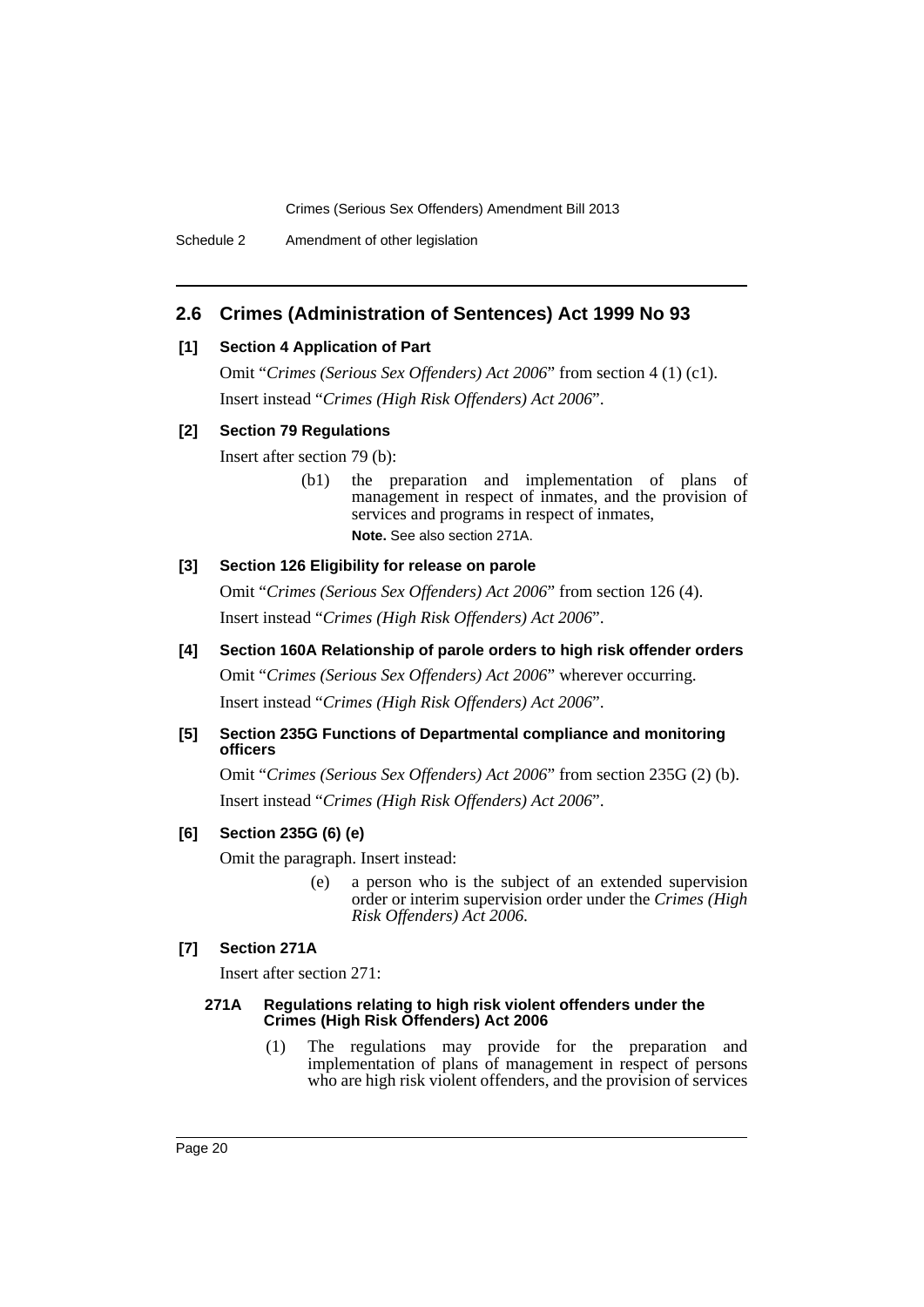Amendment of other legislation Schedule 2

and programs in respect of those persons, by Corrective Services NSW.

- (2) The regulations may confer functions on the Review Council in respect of high risk violent offenders.
- (3) A person is a *high risk violent offender* if the person is the subject of:
	- (a) a high risk violent offender extended supervision order under the *Crimes (High Risk Offenders) Act 2006*, or
	- (b) a high risk violent offender continuing detention order under that Act, or
	- (c) an interim supervision order made under section 10B of that Act, or
	- (d) an interim detention order made under section 18B of that Act.

# **2.7 Crimes (Administration of Sentences) Regulation 2008**

# **[1] Clause 12 Placement of inmates**

Omit "*Crimes (Serious Sex Offenders) Act 2006*" from clause 12 (1) (g). Insert instead "*Crimes (High Risk Offenders) Act 2006*".

# **[2] Clause 21AA**

Insert after clause 21:

# **21AA Case plans for high risk violent offenders**

- (1) This Division applies, with any necessary modifications, in respect of high risk violent offenders who are not inmates in the same way as it applies in respect of convicted inmates.
- (2) For that purpose:
	- (a) a reference to an inmate includes a reference to a high risk violent offender, and
	- (b) a reference to the sentencing court includes a reference to the Supreme Court, and
	- (c) clause 13 (2) does not apply, and
	- (d) clause 16 applies as if the high risk violent offender were a serious offender.
- (3) In this clause, *high risk violent offender* has the meaning given by section 271A of the Act.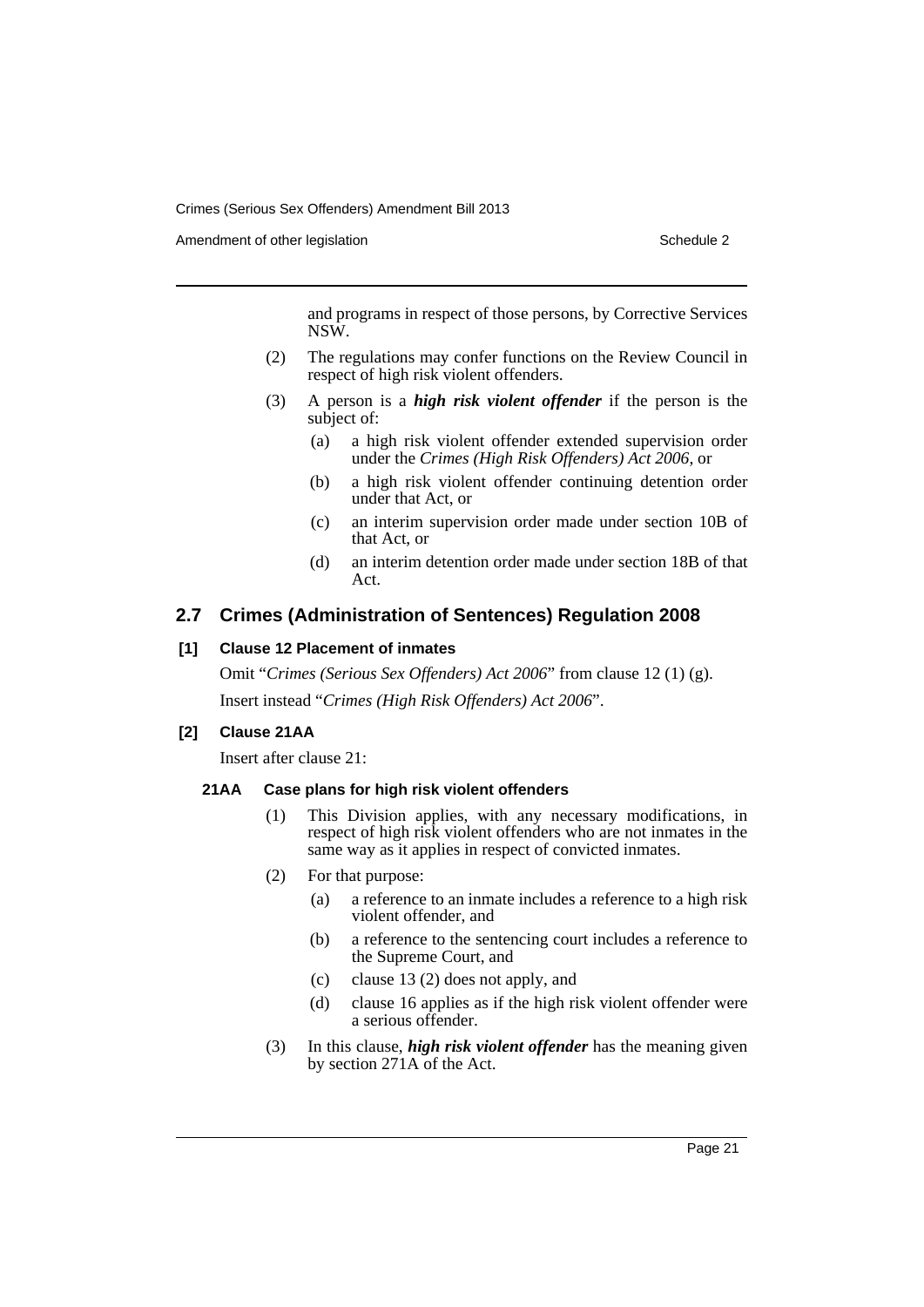Schedule 2 Amendment of other legislation

#### **[3] Clause 58A**

Insert after clause 58:

#### **58A High risk violent offenders**

- (1) This Division applies, with any necessary modifications, in respect of high risk violent offenders who are not inmates in the same way as it applies in respect of inmates.
- (2) For that purpose, a reference to an inmate includes a reference to a high risk violent offender.
- (3) In this clause, *high risk violent offender* has the meaning given by section 271A of the Act.

# **2.8 Crimes (Appeal and Review) Act 2001 No 120**

#### **Section 89 Previously convicted persons eligible to apply for review of conviction under this Division**

Omit "*Crimes (Serious Sex Offenders) Act 2006*" from section 89 (5) (b). Insert instead "*Crimes (High Risk Offenders) Act 2006*".

# **2.9 Crimes (Sentencing Procedure) Act 1999 No 92**

**[1] Section 24A Mandatory requirements for supervision and other prohibitions to be disregarded in sentencing**

Omit "or the *Crimes (Serious Sex Offenders) Act 2006*" from section 24A (1) (b).

### **[2] Section 24A (1) (d)**

Insert at the end of section 24A (1) (c):

, or

(d) has or may become the subject of an order under the *Crimes (High Risk Offenders) Act 2006* (whether as a high risk sex offender or as a high risk violent offender).

# **2.10 Jury Act 1977 No 18**

#### **Schedule 1 Persons excluded from jury service (as substituted by the Jury Amendment Act 2010)**

Omit "*Crimes (Serious Sex Offenders) Act 2006*" from clause 4 (1) (c). Insert instead "*Crimes (High Risk Offenders) Act 2006*".